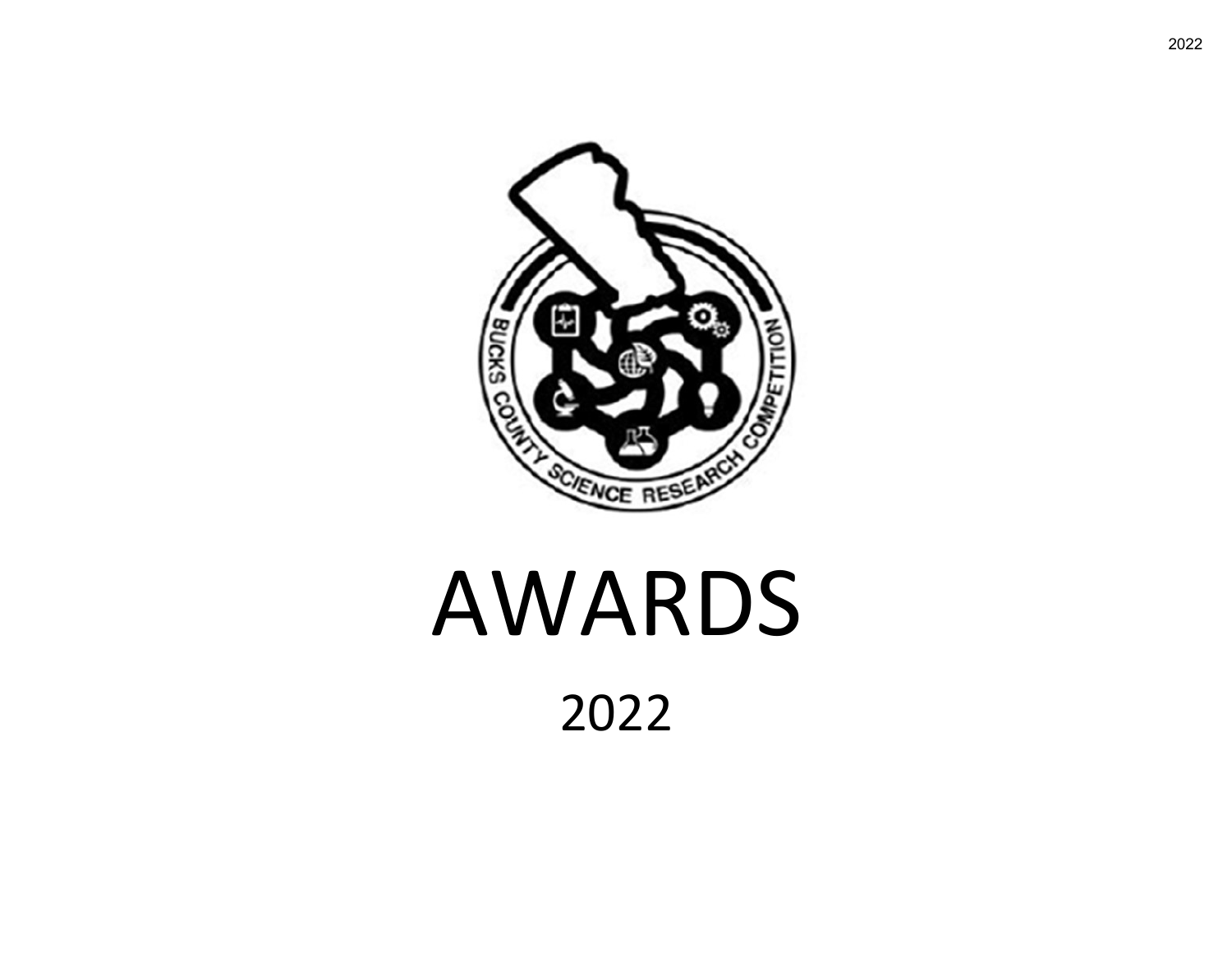









#### **Thank you Event Sponsors!**

Event sponsors contribute at least \$500 to our event.







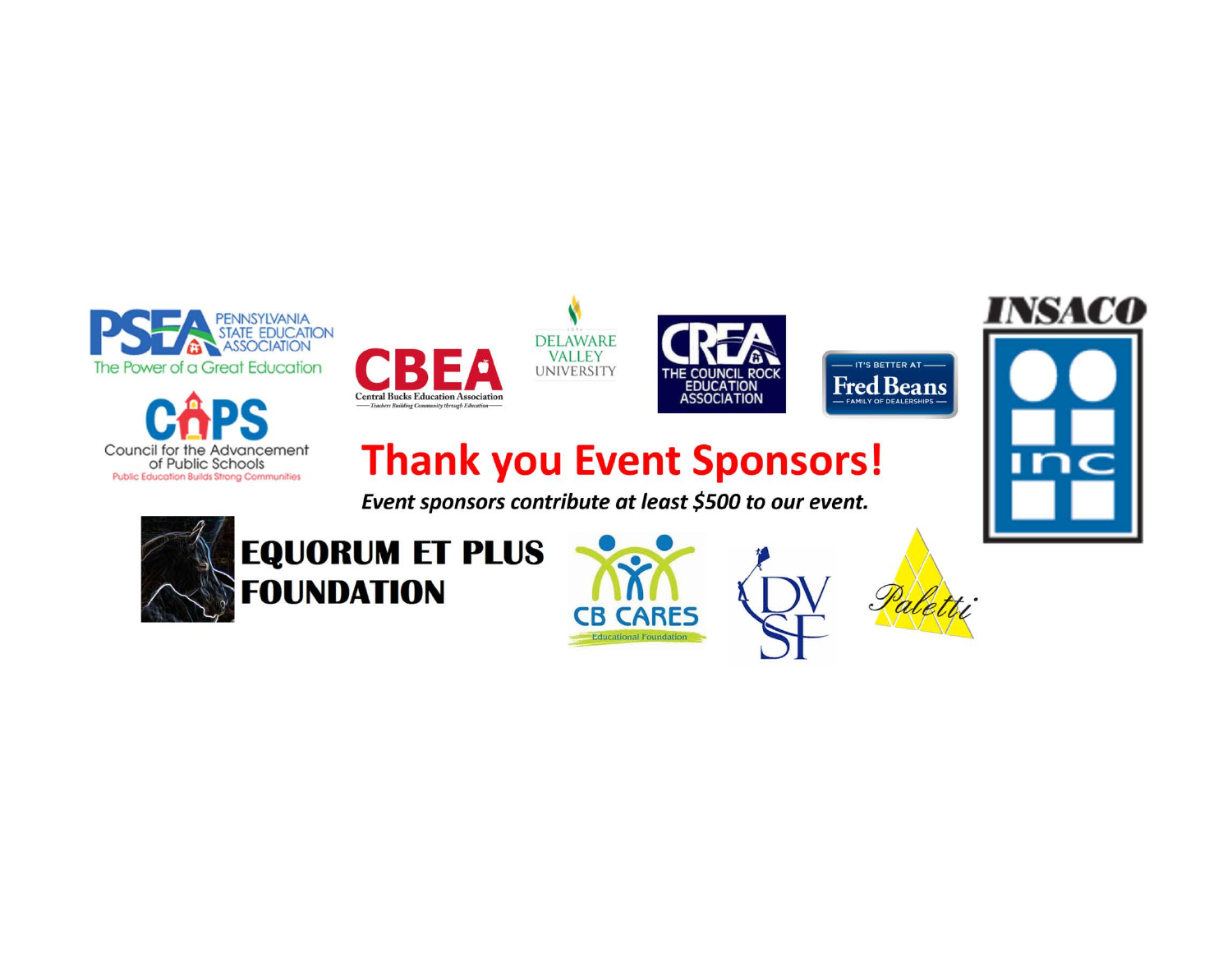

# CATEGORY AWARDS

High School  $11^{th}$  -  $12^{th}$  Grade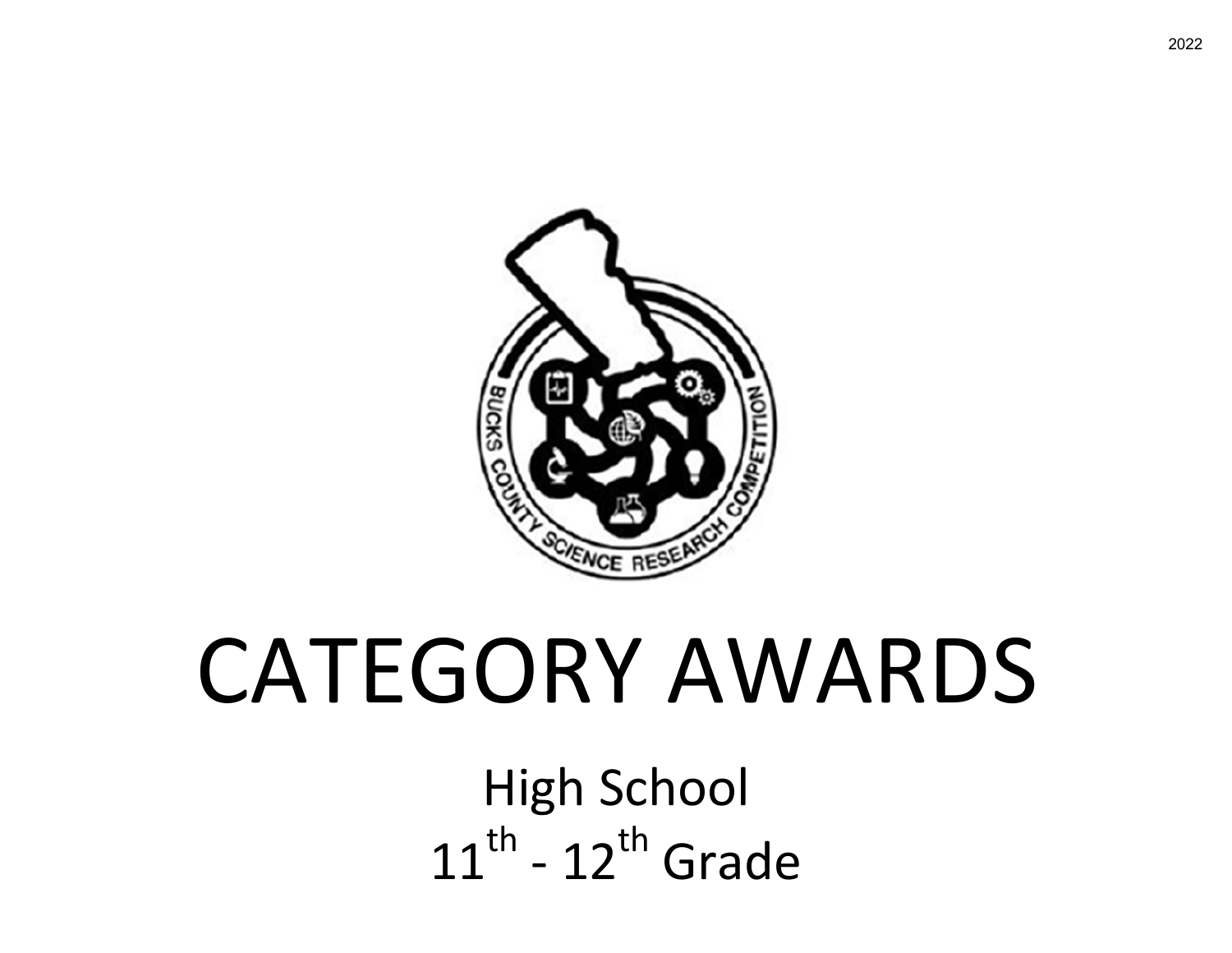|              |              |         |                   | <b>Behavioral and Social Sciences (11-12)</b>                                                                    | <b>Sponsored by CB Cares Educational Foundation</b> |                         |  |
|--------------|--------------|---------|-------------------|------------------------------------------------------------------------------------------------------------------|-----------------------------------------------------|-------------------------|--|
| <b>Place</b> | <b>First</b> | Last    |                   | <b>Grade Project Title</b>                                                                                       | <b>School Name</b>                                  | <b>Adult Sponsor</b>    |  |
|              | Harini       | Shankar | 12                | Effects of Vitamin D and Isolation on Fruit Fly Behavior                                                         | Central Bucks High<br><b>School South</b>           | Mark Hayden             |  |
|              | Lance        | Xu      | 11                | The Correlation of Different Demographics to the Effects of<br>Different Types of Framing in Medical Contexts    | Central Bucks High<br>School West                   | Mark Hayden             |  |
| НM           | Nolan        | Eichorn | $12 \overline{ }$ | Human taste- dyed water                                                                                          | Archbishop Wood                                     | <b>Sharon Hartranft</b> |  |
| НM           | Matthew      | Muhlig  | 11                | The accuracy of using eyewitness testimony at different time<br>intervals with males and females from ages 16-18 | Archbishop Wood                                     | <b>Sharon Hartranft</b> |  |

|              | Biochemistry (11-12) |                |    | <b>Sponsored by CBEA</b>                                                                                                        |                                          |                      |  |  |
|--------------|----------------------|----------------|----|---------------------------------------------------------------------------------------------------------------------------------|------------------------------------------|----------------------|--|--|
| <b>Place</b> | <b>First</b>         | Last           |    | <b>Grade Project Title</b>                                                                                                      | <b>School Name</b>                       | <b>Adult Sponsor</b> |  |  |
|              | Srinithi             | Krishnamoorthy | 12 | Inducing the Selective Killing of HBV-Infected Cells by<br>Integrant-Targeted Delivery of Proapoptotic BCL2 Genes               | Central Bucks High<br>School South       | Mark Hayden          |  |  |
|              | Krishnakanth         | Katakota       | 12 | Evaluating Existing Protease Inhibitors' Efficacy Against the<br>SARS-CoV-2 Coronavirus - Year 2                                | Central Bucks High<br>School South       | Mark Hayden          |  |  |
|              | Alexander            | Robertson      | 11 | Targeting of the STING Pathway for Cancer Immunotherapy                                                                         | Central Bucks High<br><b>School East</b> | Mark Hayden          |  |  |
| HМ           | Thomas               | Cherry         | 11 | The Role of YAP/TAZ-TEAD Activity in Cancer Treatment<br>Along the Hippo Pathway                                                | Central Bucks High<br>School East        | Mark Hayden          |  |  |
| HМ           | Nicole               | Shaliga        | 12 | Preventing the Inhibitory Effects of the HBx Protein on the<br>p53 Tumor Suppressor Gene Using siRNA Gene Knockdown School East | Central Bucks High                       | Mark Hayden          |  |  |

|              | <b>Botany (11-12)</b> |        |    | Sponsored by the Fred Beans Family of Dealerships               |                                   |                      |
|--------------|-----------------------|--------|----|-----------------------------------------------------------------|-----------------------------------|----------------------|
| <b>Place</b> | <b>First</b>          | Last   |    | <b>Grade Project Title</b>                                      | <b>School Name</b>                | <b>Adult Sponsor</b> |
|              | Anika                 | Keshri | 11 | Indoor Electrical Garden                                        | Central Bucks High<br>School East | Judy Elinow          |
| НM           | James                 | Schilk | 12 | Grow Big or Grow Home: Strawberry Growth in a Vertical<br>Space | Council Rock High<br>School South | Megan Mohl           |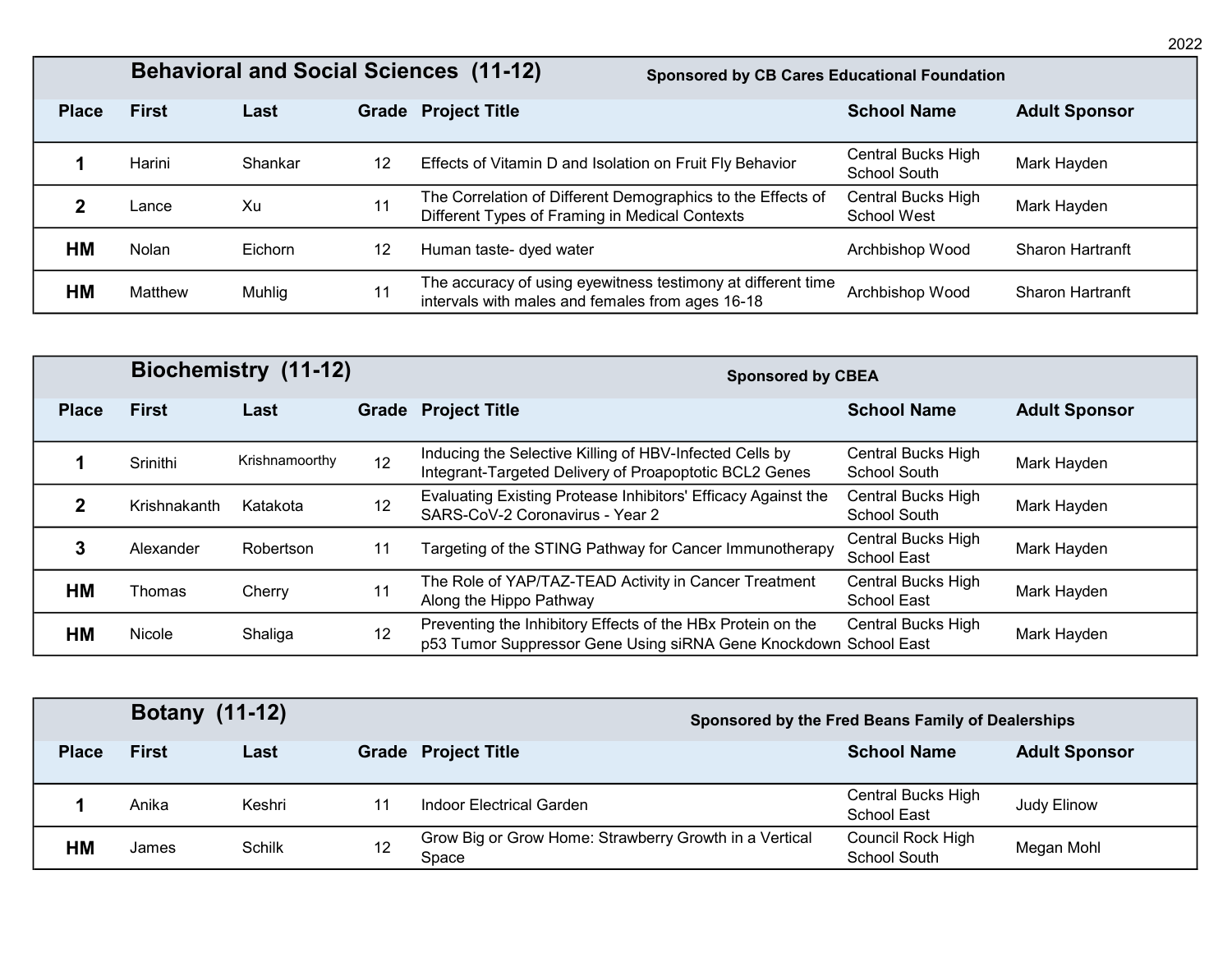|              | Chemistry (11-12) |           |    |                                                                                                              | <b>Sponsored by PSEA / CAPS</b>           |                      |  |
|--------------|-------------------|-----------|----|--------------------------------------------------------------------------------------------------------------|-------------------------------------------|----------------------|--|
| <b>Place</b> | <b>First</b>      | Last      |    | <b>Grade Project Title</b>                                                                                   | <b>School Name</b>                        | <b>Adult Sponsor</b> |  |
|              | Jonathan          | Zhang     | 11 | The Effects of Agricultural Chemical Runoff and Algal<br>Blooms on the Corrosion of Steel in Lakes Over Time | Central Bucks High<br>School West         | Mark Hayden          |  |
|              | Sarah             | Teitelman | 12 | Does Third Hand Smoke Leave Residue On Surfaces?                                                             | Council Rock High<br><b>School North</b>  | Terese Grateful      |  |
|              | Katherine         | He        | 11 | Developing a Transdermal Drug Delivery System for<br>Brexpiprazole                                           | Central Bucks High<br><b>School South</b> | Mark Hayden          |  |
|              | Dhaval            | Tantry    | 11 | Determining Most Effective Method of Inhibiting Breast<br>Cancer Inducing Protein RAD52                      | Central Bucks High<br><b>School East</b>  | Mark Hayden          |  |

|              | <b>Computer Science (11-12)</b> |               |    | First place: Baruch S. Blumberg High School Science Award |                                          |                         |  |
|--------------|---------------------------------|---------------|----|-----------------------------------------------------------|------------------------------------------|-------------------------|--|
| <b>Place</b> | <b>First</b>                    | Last          |    | <b>Grade Project Title</b>                                | <b>School Name</b>                       | <b>Adult Sponsor</b>    |  |
|              | Meredith                        | Glunz         | 11 | "Can you teach a simple computer to play a game?"         | Villa Joseph Marie High<br>School        | Michael Ashton          |  |
|              | Vidit                           | Agarwal       | 11 | Shortest Path Algorithm                                   | Central Bucks High<br>School West        | Mark Hayden             |  |
| 3            | Ronald                          | Tsai          | 11 | Simulating Strategies in an Iterated Prisoner's Dilemma   | Council Rock High<br>School North        | <b>Terese Grateful</b>  |  |
| <b>HM</b>    | Marina                          | Glik          | 11 | The Perfect Video Game                                    | Archbishop Wood                          | <b>Sharon Hartranft</b> |  |
| <b>HM</b>    | Pranav                          | Krishnamurthy | 11 | Intruder Detector                                         | Central Bucks High<br><b>School West</b> | Mark Hayden             |  |

|              |               | <b>Earth and Space Science (11-12)</b> |    | <b>Sponsored by Equorum et. Plus Foundation</b>                                             |                                                 |                      |
|--------------|---------------|----------------------------------------|----|---------------------------------------------------------------------------------------------|-------------------------------------------------|----------------------|
| <b>Place</b> | <b>First</b>  | Last                                   |    | <b>Grade Project Title</b>                                                                  | <b>School Name</b>                              | <b>Adult Sponsor</b> |
|              | Mason         | Matich                                 | 11 | DNA Data Storage for Deep Space Probes                                                      | Central Bucks High<br>School East               | Mark Hayden          |
|              | <b>Brooke</b> | Wassmann                               | 12 | Analyzing Trends of Different Effects of Tropical Cyclones in<br>the Western Atlantic, U.S. | Central Bucks High<br><b>School West</b>        | Mark Hayden          |
|              | Melanie       | Loza                                   | 12 | Contrasting astrophotography during various time periods                                    | <b>Council Rock High</b><br><b>School South</b> | <b>Megan Mohl</b>    |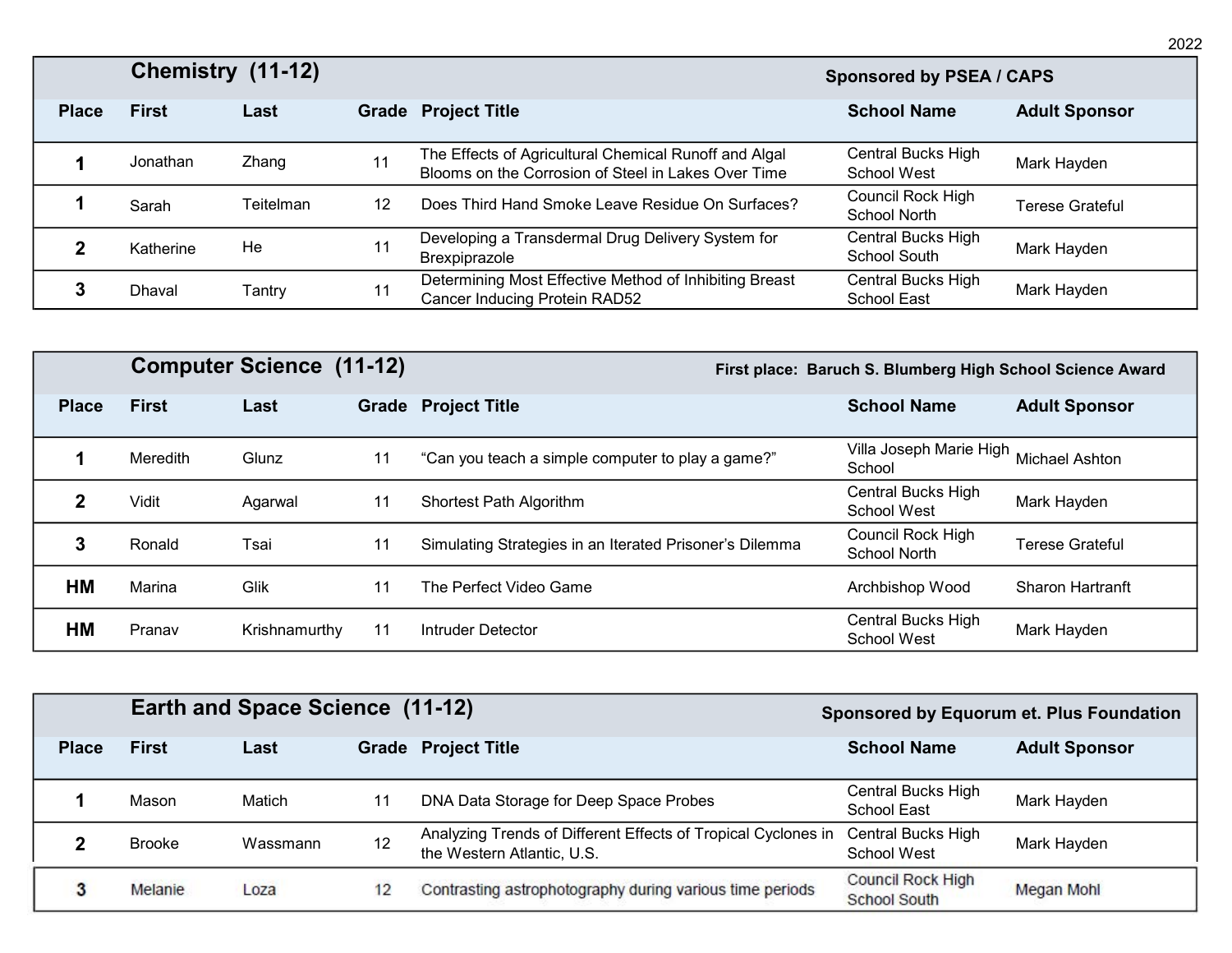|              | Engineering (11-12) |         |    | <b>Sponsored by CREA</b>                                                                 |                                                 |                        |  |  |
|--------------|---------------------|---------|----|------------------------------------------------------------------------------------------|-------------------------------------------------|------------------------|--|--|
| <b>Place</b> | <b>First</b>        | Last    |    | <b>Grade Project Title</b>                                                               | <b>School Name</b>                              | <b>Adult Sponsor</b>   |  |  |
|              | Anjali              | Shukla  | 12 | How Concentration Levels Differ Due to a Cell Phone, Using<br>an EEG to Test Brain Waves | <b>Council Rock High</b><br><b>School North</b> | Terese Grateful        |  |  |
|              | Ethan               | Maher   | 11 | Othello Robot for Remote Over-The-Board Play Prototype                                   | Central Bucks High<br><b>School West</b>        | Mark Hayden            |  |  |
|              | Autumn              | Knoop   | 11 | Water-Saving Green Roof System                                                           | Council Rock High<br><b>School North</b>        | <b>Terese Grateful</b> |  |  |
| <b>HM</b>    | Ethan               | Bear    | 12 | Electromyographic Control of a Prosthetic Hand                                           | Council Rock High<br>School North               | <b>Terese Grateful</b> |  |  |
| <b>HM</b>    | Jake                | Kushnir | 12 | Restoring Quality of Life with a Full Range of Motion<br>Prosthetic                      | Central Bucks High<br>School South              | Mark Hayden            |  |  |

|              |              | <b>Environmental Science (11-12)</b> |    | <b>Sponsored by Insaco</b>                                                                                                   |                                          |                         |  |
|--------------|--------------|--------------------------------------|----|------------------------------------------------------------------------------------------------------------------------------|------------------------------------------|-------------------------|--|
| <b>Place</b> | <b>First</b> | Last                                 |    | <b>Grade Project Title</b>                                                                                                   | <b>School Name</b>                       | <b>Adult Sponsor</b>    |  |
|              | Alexis       | Smith                                | 12 | What Different Molds Will Grow on Different Foods?                                                                           | Archbishop Wood                          | <b>Sharon Hartranft</b> |  |
|              | Abhijith     | <b>Bolisetti</b>                     | 12 | How Microplastics Affect the Air We Breathe                                                                                  | Council Rock High<br><b>School North</b> | <b>Stacey Gould</b>     |  |
|              | Mairead      | McDermott                            | 12 | How Fast Do Different Biodegradable & Compostable<br><b>Materials Decompose?</b>                                             | Archbishop Wood                          | <b>Sharon Hartranft</b> |  |
| <b>HM</b>    | Arden        | Clem                                 | 10 | The association between gardening approaches and pro-<br>environmental behaviors related to garden power tools               | Central Bucks High<br><b>School West</b> | Mark Hayden             |  |
| HМ           | Sicheng      | Ding                                 | 11 | Modulated Synthesis of Amino Anchored UiO-66 Metal<br>Organic Framework for Adsorption of Perfluorooctanoic Acid<br>in Water | George School                            | <b>Brian Patton</b>     |  |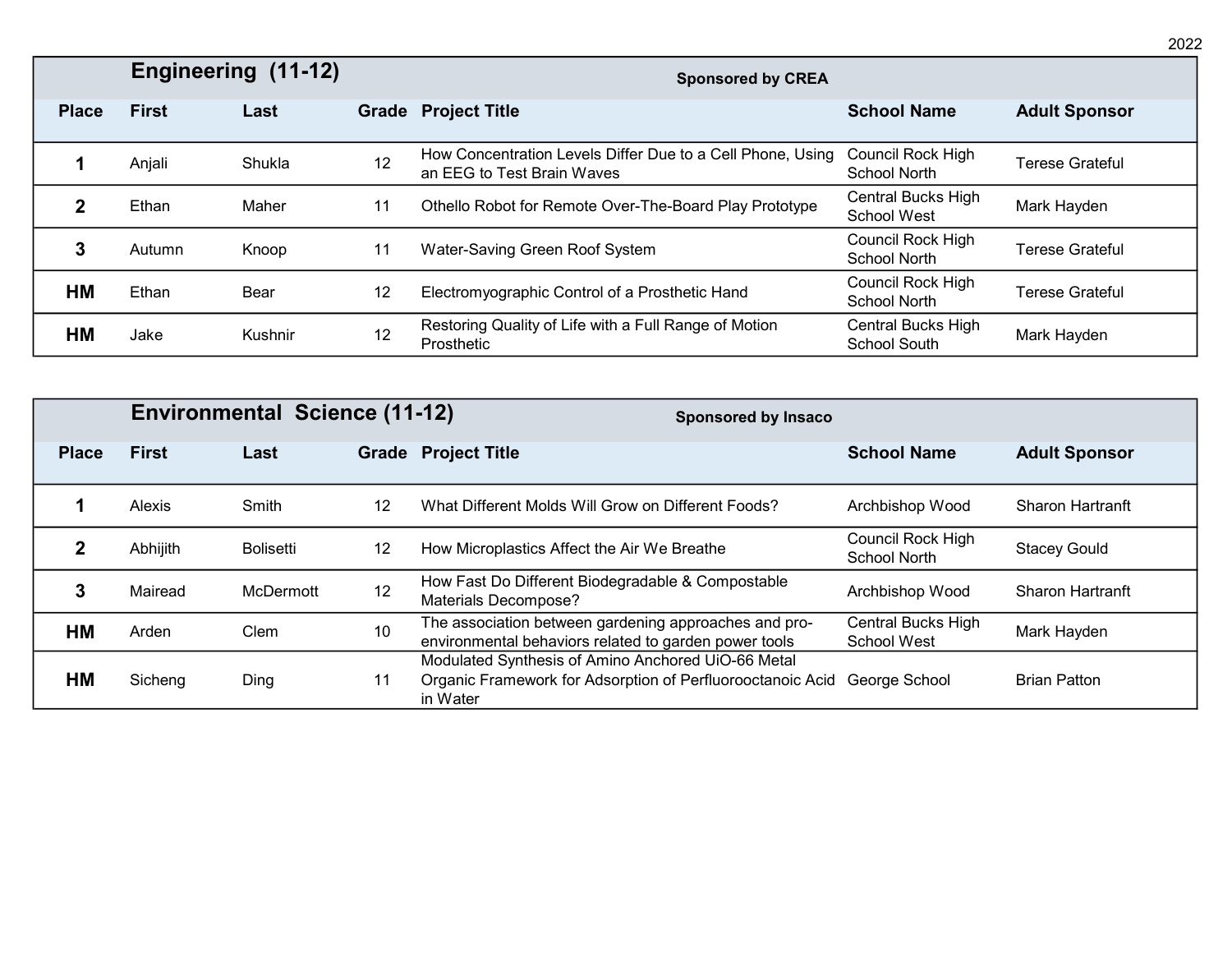|              |              | <b>Mathematics (11-12)</b> |    | <b>Sponsored by Paletti USA</b>                                                                |                                   |                      |  |
|--------------|--------------|----------------------------|----|------------------------------------------------------------------------------------------------|-----------------------------------|----------------------|--|
| <b>Place</b> | <b>First</b> | Last                       |    | <b>Grade Project Title</b>                                                                     | <b>School Name</b>                | <b>Adult Sponsor</b> |  |
|              | Clare        | Rajapakse                  | 11 | Percent of Exposed Population Needed to Attain Herd<br>Immunity                                | Central Bucks High<br>School East | Judy Elinow          |  |
|              | Paige        | Burchell                   | 11 | <b>Evaluating Manning's Equation</b>                                                           | Central Bucks High<br>School West | Mark Hayden          |  |
|              | Linglong     | Dai                        | 11 | A Secure Shuffling Protocol Based on Interdependence<br>Property of Matrices and RSA Signature | George School                     | <b>Brian Patton</b>  |  |

|              |              | <b>Medicine and Health Sciences (11-12)</b> |    | <b>Sponsored by PSEA / CAPS</b>                                                             |                                    |                         |
|--------------|--------------|---------------------------------------------|----|---------------------------------------------------------------------------------------------|------------------------------------|-------------------------|
| <b>Place</b> | <b>First</b> | Last                                        |    | <b>Grade Project Title</b>                                                                  | <b>School Name</b>                 | <b>Adult Sponsor</b>    |
|              | Syan         | Arora                                       | 11 | Exploring a New Method for HBV Capsid Disassembly                                           | Central Bucks High<br>School East  | Mark Hayden             |
|              | Samantha     | Holmen                                      | 11 | Small Molecule High Throughput Compound Screen Against<br><b>HBV Pre RNA</b>                | Central Bucks High<br>School East  | Mark Hayden             |
| 3            | Prisha       | Veereddy                                    | 11 | Compound screening to find an inhibitor that binds to the<br>SARS-CoV-2 Spike-ACE-2 Protein | Central Bucks High<br>School South | Mark Hayden             |
| НM           | Jayline      | Cruz                                        | 12 | How much fat is in your food?                                                               | Archbishop Wood                    | <b>Sharon Hartranft</b> |
| HM           | Arielle      | Vinnikov                                    | 11 | E. Coli K12 vs. Various Acne Treatments: Which One Wins?                                    | Central Bucks High<br>School East  | Judy Elinow             |

|              | Microbiology (11-12) |              |    | First Prize: Eastern PA Branch of the American Society for Microbiology Award                                          |                                                 |                         |  |
|--------------|----------------------|--------------|----|------------------------------------------------------------------------------------------------------------------------|-------------------------------------------------|-------------------------|--|
| <b>Place</b> | <b>First</b>         | Last         |    | <b>Grade Project Title</b>                                                                                             | <b>School Name</b>                              | <b>Adult Sponsor</b>    |  |
|              | Anushka              | Gattu        | 12 | Evaluating Successful FDA Approved Compounds for Small<br>Molecule Inhibitors of the SARS-CoV-2 Protease               | Central Bucks High<br>School South              | Mark Hayden             |  |
|              | Jared                | Cannon       | 12 | The Effects of Environmental Factors on Biofilm Formation in<br><b>Bacteria</b>                                        | Archbishop Wood                                 | <b>Sharon Hartranft</b> |  |
|              | Phoebe               | Vallapureddy | 12 | Targeted Production of Tartrolon from Shipworm Symbiont<br>Teredinibacter turnerae                                     | Central Bucks High<br><b>School East</b>        | Mark Hayden             |  |
| HM           | Alicia               | Luo          | 12 | Identification of Core Protein Allosteric Modulators Effective<br>Against Resistant Hepatitis B Virus Capsid Mutations | <b>Central Bucks High</b><br><b>School East</b> | <b>Mark Hayden</b>      |  |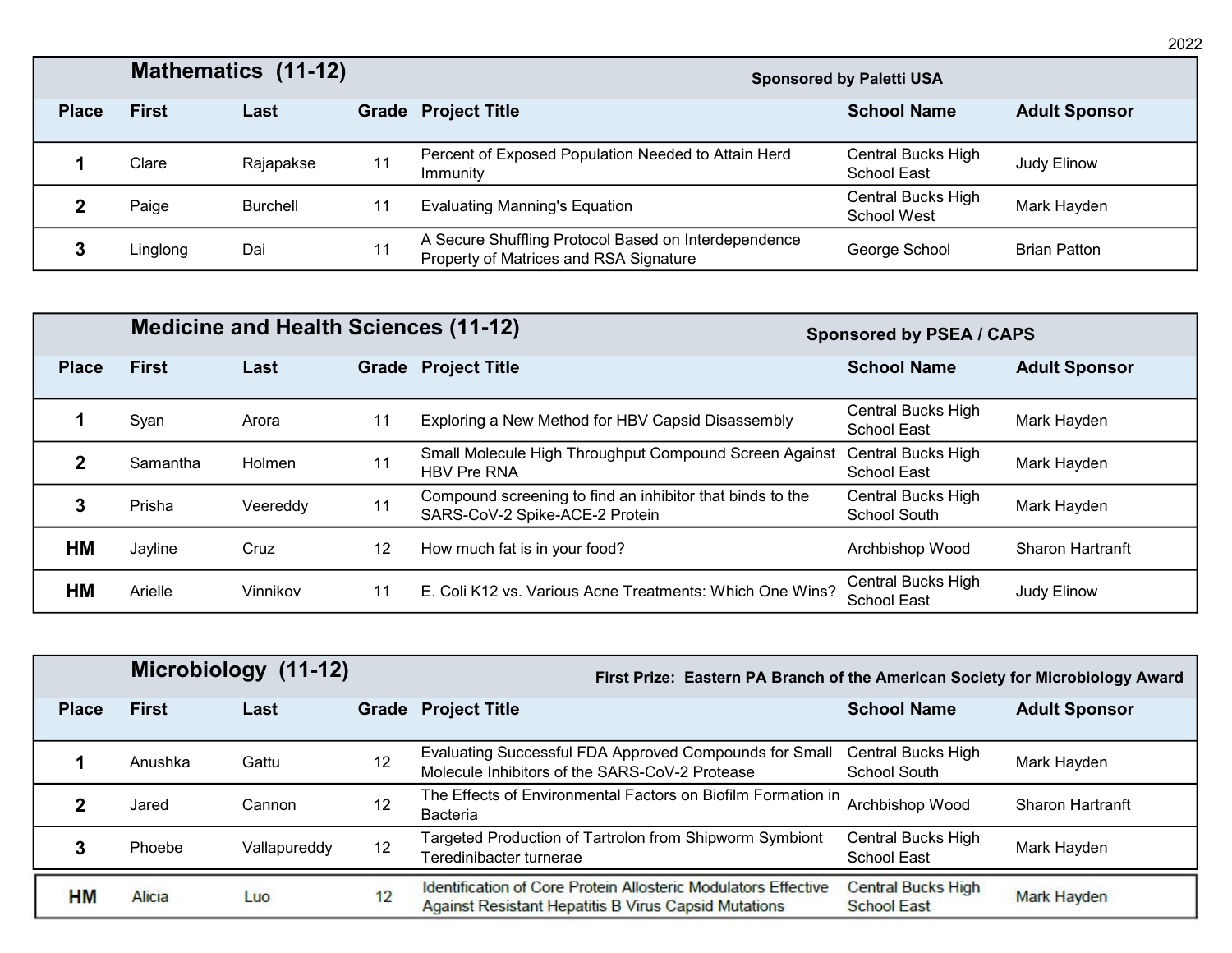|              | <b>Physics (11-12)</b> |       |    | First Place: Baruch S. Blumberg High School Science Award                                                       |                                   |                      |  |
|--------------|------------------------|-------|----|-----------------------------------------------------------------------------------------------------------------|-----------------------------------|----------------------|--|
| <b>Place</b> | <b>First</b>           | Last  |    | <b>Grade Project Title</b>                                                                                      | <b>School Name</b>                | <b>Adult Sponsor</b> |  |
|              | Elizabeth              | Bowe  | 12 | Testing the Accuracy of Homemade Thermocouples                                                                  | Villa Joseph Marie High<br>School | John Gentile         |  |
|              | Jackson                | Stahl | 11 | Electrical Output of Geobacter Sulfurreducens Relative to<br>Rate of Growth in the Presence of Reducible Oxides | Central Bucks High<br>School East | Mark Hayden          |  |
|              | ∟auren                 | Cox   | 12 | Refractive Indices of Greenhouse Gases as Measured By An Council Rock High<br>Interferometer                    | School North                      | Terese Grateful      |  |

|              | <b>Zoology (11-12)</b> |                  |    | Sponsored by Equorum et. Plus                                                                                        |                                           |                      |  |
|--------------|------------------------|------------------|----|----------------------------------------------------------------------------------------------------------------------|-------------------------------------------|----------------------|--|
| <b>Place</b> | <b>First</b>           | Last             |    | <b>Grade Project Title</b>                                                                                           | <b>School Name</b>                        | <b>Adult Sponsor</b> |  |
|              | Matthew                | <b>Brownrigg</b> | 12 | Enhancing Human Embryonic Kidney Cell Regeneration<br>Through Transducing Exogenous Ambystoma Mexicanum<br>Pax-7 DNA | Central Bucks High<br>School East         | Mark Hayden          |  |
|              | Thanmayee              | Yalamanchi       | 12 | The Neurogenomics of Incipient Speciation in Drosophila<br>Melanogaster                                              | Central Bucks High<br><b>School South</b> | Mark Hayden          |  |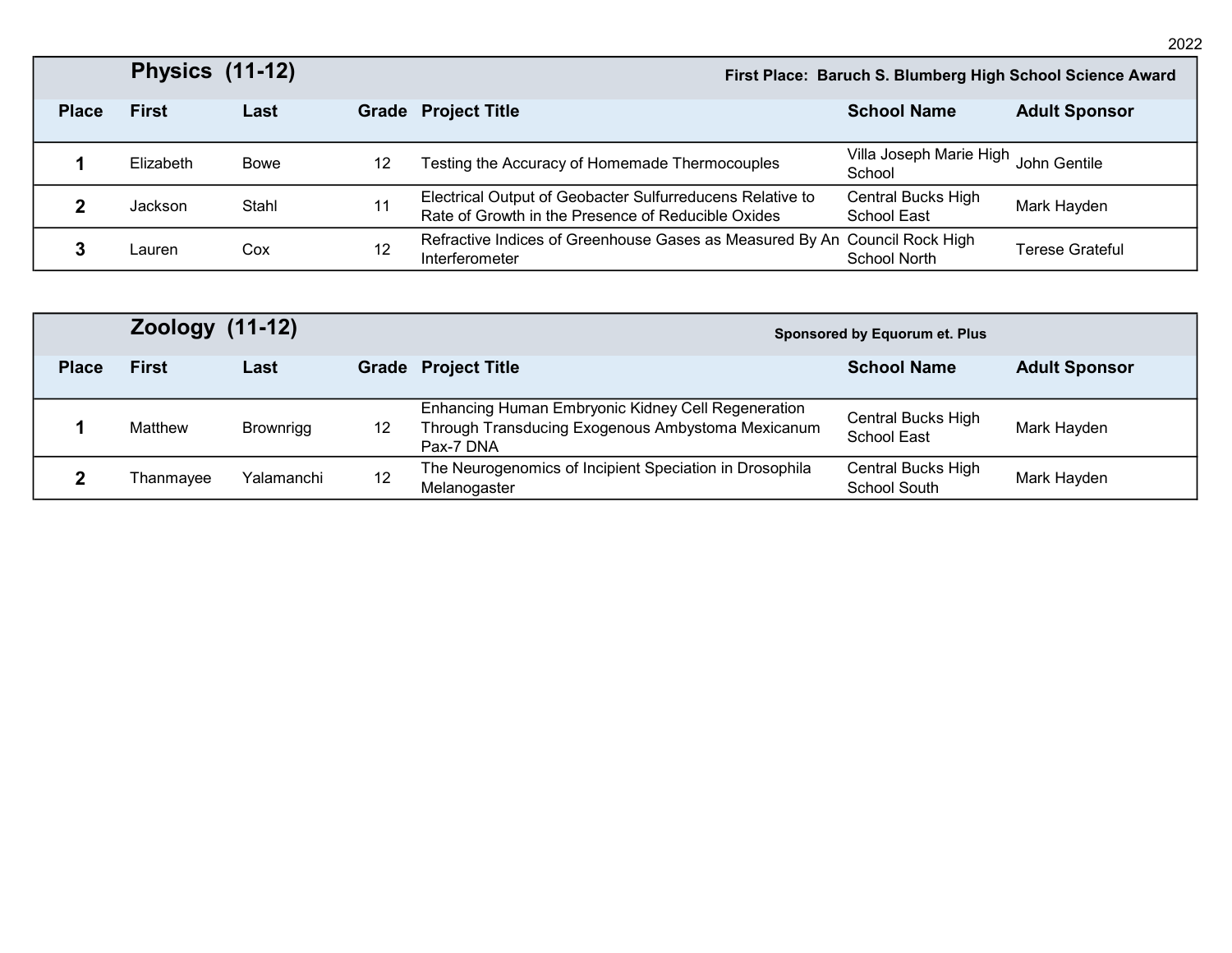|              | Team (11-12) |             |    | <b>Sponsored by Insaco</b>                                |                                                |                      |
|--------------|--------------|-------------|----|-----------------------------------------------------------|------------------------------------------------|----------------------|
| <b>Place</b> | <b>First</b> | Last        |    | <b>Grade Project Title</b>                                | <b>School Name</b>                             | <b>Adult Sponsor</b> |
| 1            | Olivia       | Coer        | 12 | Water Purification: Past, Present and Future              | Archbishop Wood                                | Sharon Hartranft     |
| 1            | McKenna      | Murphy      | 12 |                                                           |                                                |                      |
| 1            | Margaret     | Schluth     | 12 |                                                           |                                                |                      |
| $\mathbf 2$  | Molly        | Courtney    | 11 | Hydroponics: Effect of Zinc on The Growth of Basil Plants | Villa Joseph Marie High Megan Preedy<br>School |                      |
| $\mathbf{2}$ | Cameron      | Gara        | 11 |                                                           |                                                |                      |
| HМ           | Harika       | Chintapalli | 11 | Font Type Effects on Information Retention                | Central Bucks High<br>School South             | Mark Hayden          |
| HМ           | Namrata      | Sureddy     | 11 |                                                           |                                                |                      |
| HM           | Laura        | Gaylord     | 11 | How Effective are disinfectants at killing Germs?         | Archbishop Wood                                | Sharon Hartranft     |
| HМ           | Reagan       | McGowan     | 11 |                                                           |                                                |                      |
| НM           | Caroline     | Guard       | 11 | Fertilizer Fun                                            | Villa Joseph Marie High<br>School              | Joe Sheenan          |
| HМ           | Isabelle     | Scotese     | 11 |                                                           |                                                |                      |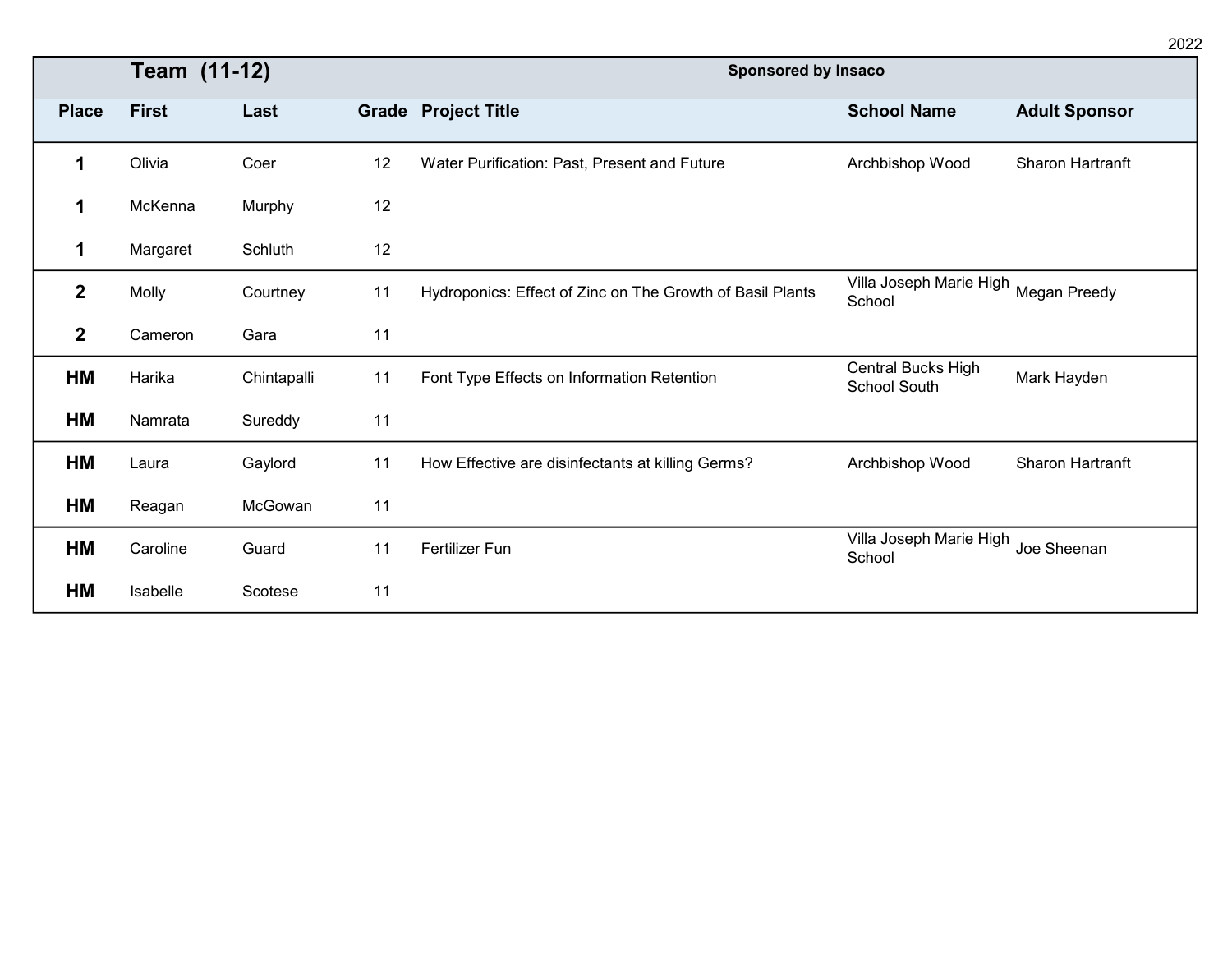

# CATEGORY AWARDS

High School  $9<sup>th</sup>$  -  $10<sup>th</sup>$  Grade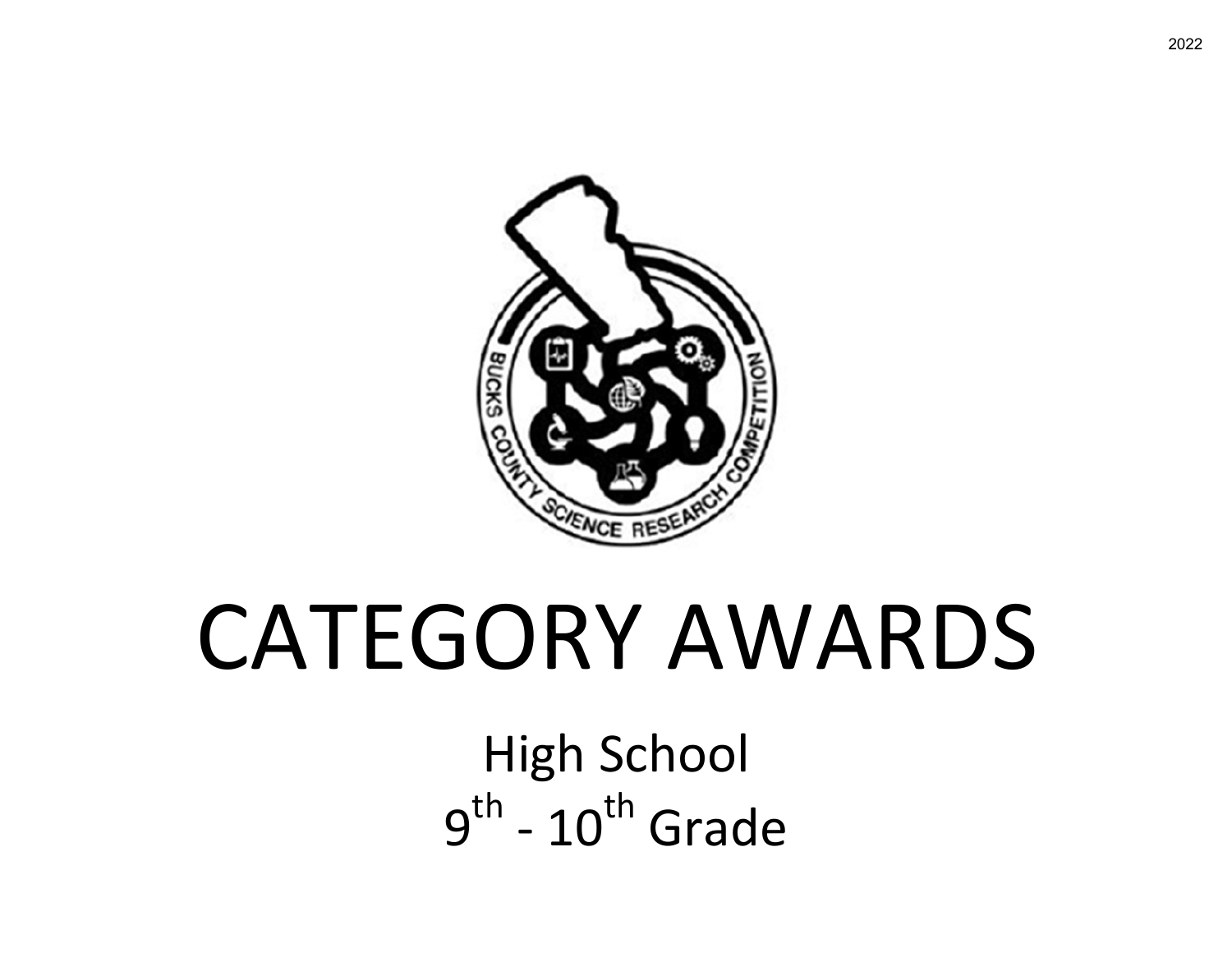|              |              | Biochemistry (9-10) | Sponsored by Equorum et. Plus |                               |                                   |                      |
|--------------|--------------|---------------------|-------------------------------|-------------------------------|-----------------------------------|----------------------|
| <b>Place</b> | <b>First</b> | Last                |                               | <b>Grade Project Title</b>    | <b>School Name</b>                | <b>Adult Sponsor</b> |
|              | Jasmin       | Kainth              | 10                            | How Should I Get My Vitamins? | Central Bucks High<br>School East | Judy Elinow          |

|              | <b>Botany (9-10)</b> |       |    | <b>Sponsored by CBEA</b>                                                      |                                   |                      |  |
|--------------|----------------------|-------|----|-------------------------------------------------------------------------------|-----------------------------------|----------------------|--|
| <b>Place</b> | <b>First</b>         | Last  |    | <b>Grade Project Title</b>                                                    | <b>School Name</b>                | <b>Adult Sponsor</b> |  |
|              | Riley                | Smith | 10 | Finding Superhydrophobic and Superoleophilic Plants to<br>Clean Up Oil Spills | Central Bucks High<br>School West | Mark Hayden          |  |

|              | Chemistry (9-10)<br><b>Sponsored by Paletti USA</b> |             |    |                                                                                        |                                               |                      |  |
|--------------|-----------------------------------------------------|-------------|----|----------------------------------------------------------------------------------------|-----------------------------------------------|----------------------|--|
| <b>Place</b> | <b>First</b>                                        | Last        |    | <b>Grade Project Title</b>                                                             | <b>School Name</b>                            | <b>Adult Sponsor</b> |  |
|              | Hannah                                              | Klingenberg | 10 | <b>Fabric Flammability</b>                                                             | Villa Joseph Marie High Joe Sheenan<br>School |                      |  |
|              | Ranjit                                              | Rajapakse   | 9  | What Methods Effectively Remove Contaminants from<br>Water?                            | Central Bucks High<br>School East             | Judy Elinow          |  |
|              | Ava                                                 | Candela     | 9  | Effectiveness of Different Compositions of Detergents With<br>and Without UV Radiation | Villa Joseph Marie High Molly Kenny<br>School |                      |  |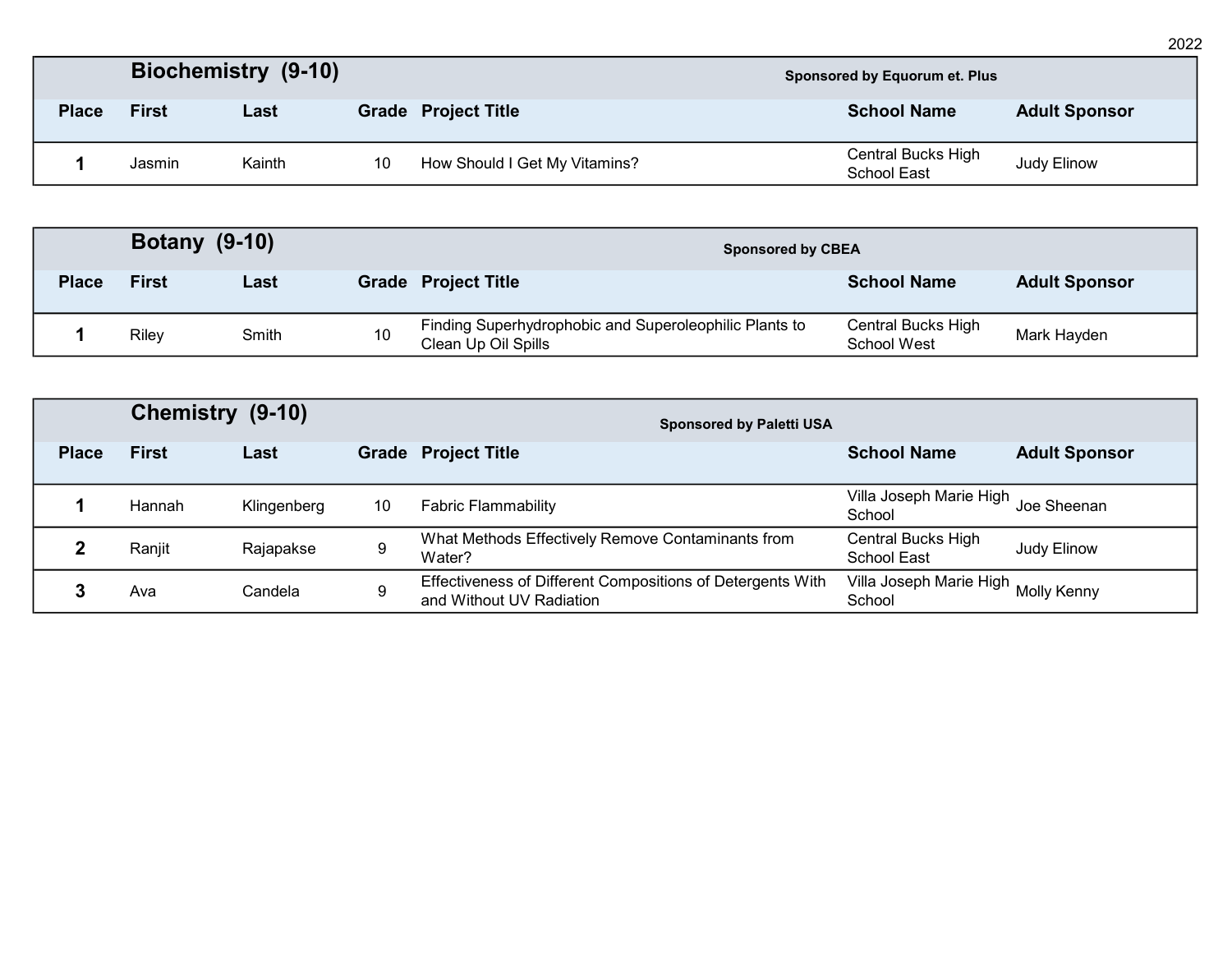|              | <b>Computer Science (9-10)</b> |             |    | <b>Sponsored by CREA</b>                                                                              |                                          |                        |
|--------------|--------------------------------|-------------|----|-------------------------------------------------------------------------------------------------------|------------------------------------------|------------------------|
| <b>Place</b> | <b>First</b>                   | Last        |    | <b>Grade Project Title</b>                                                                            | <b>School Name</b>                       | <b>Adult Sponsor</b>   |
| 1            | Kelly                          | Lao         | 10 | Building Time Series Models for COVID-19 Forecasting                                                  | Council Rock High<br><b>School North</b> | <b>Terese Grateful</b> |
| $\mathbf{2}$ | Krithi                         | Ramnath     | 10 | The Economics of COVID-19 Through a Computer<br>Simulation                                            | Council Rock High<br><b>School North</b> | <b>Terese Grateful</b> |
| 3            | Cymberly                       | Tsai        | 9  | Physical Object Tracking with Machine Learning                                                        | Council Rock High<br><b>School North</b> | <b>Terese Grateful</b> |
| HM           | Meha                           | Koul        | 9  | Lung adenocarcinoma                                                                                   | Pennsbury HS                             | Jamie Swanson          |
| HM           | Aum                            | Mehta       | 9  | Weapon Detection using Python, OpenCV, and Keras                                                      | Central Bucks High<br>School East        | Judy Elinow            |
|              |                                |             |    |                                                                                                       |                                          |                        |
|              | Engineering (9-10)             |             |    | <b>Sponsored by PSEA / CAPS</b>                                                                       |                                          |                        |
| <b>Place</b> | <b>First</b>                   | Last        |    | <b>Grade Project Title</b>                                                                            | <b>School Name</b>                       | <b>Adult Sponsor</b>   |
| 1            | Vidya                          | Jayaprakash | 9  | Which House Shape is Most Energy Efficient                                                            | Council Rock High<br><b>School North</b> | <b>Stacey Gould</b>    |
|              | Tamir                          | Sklansky    | 10 | Analyzing the Effect of Differently Shaped Blades on the<br><b>Energy Production of Wind Turbines</b> | Central Bucks High<br>School West        | Mark Hayden            |

|              |                 | <b>Environmental Science (9-10)</b> |    |                                                                                                 | Sponsored by Equorum et. Plus                   |                      |  |
|--------------|-----------------|-------------------------------------|----|-------------------------------------------------------------------------------------------------|-------------------------------------------------|----------------------|--|
| <b>Place</b> | <b>First</b>    | Last                                |    | <b>Grade Project Title</b>                                                                      | <b>School Name</b>                              | <b>Adult Sponsor</b> |  |
|              | Parth           | Vaidyanath                          | 10 | Reverse Osmosis Filtration of PFAS                                                              | Central Bucks High<br>School East               | Mark Hayden          |  |
|              | Hannah          | Knapp                               | 10 | Using a Bioassay to Determine the Effects of Nanosilver on<br>the Environment and Daphnia Magna | Council Rock High<br>School North               | <b>Stacey Gould</b>  |  |
|              | Arnav           | Rajesh                              | 10 | Solar Stills: Purifying Water Through the Use of the Sun                                        | <b>Council Rock High</b><br>School North        | <b>Stacey Gould</b>  |  |
| HМ           | <b>Isabelle</b> | <b>DaSilva</b>                      | 9  | How Does Coffee Affect Plant Growth?                                                            | Villa Joseph Marie High Ellen Leaper<br>School  |                      |  |
| <b>HM</b>    | Felix           | Peng                                | 9  | Which Soil is Best for Agriculture?                                                             | <b>Council Rock High</b><br><b>School North</b> | <b>Stacey Gould</b>  |  |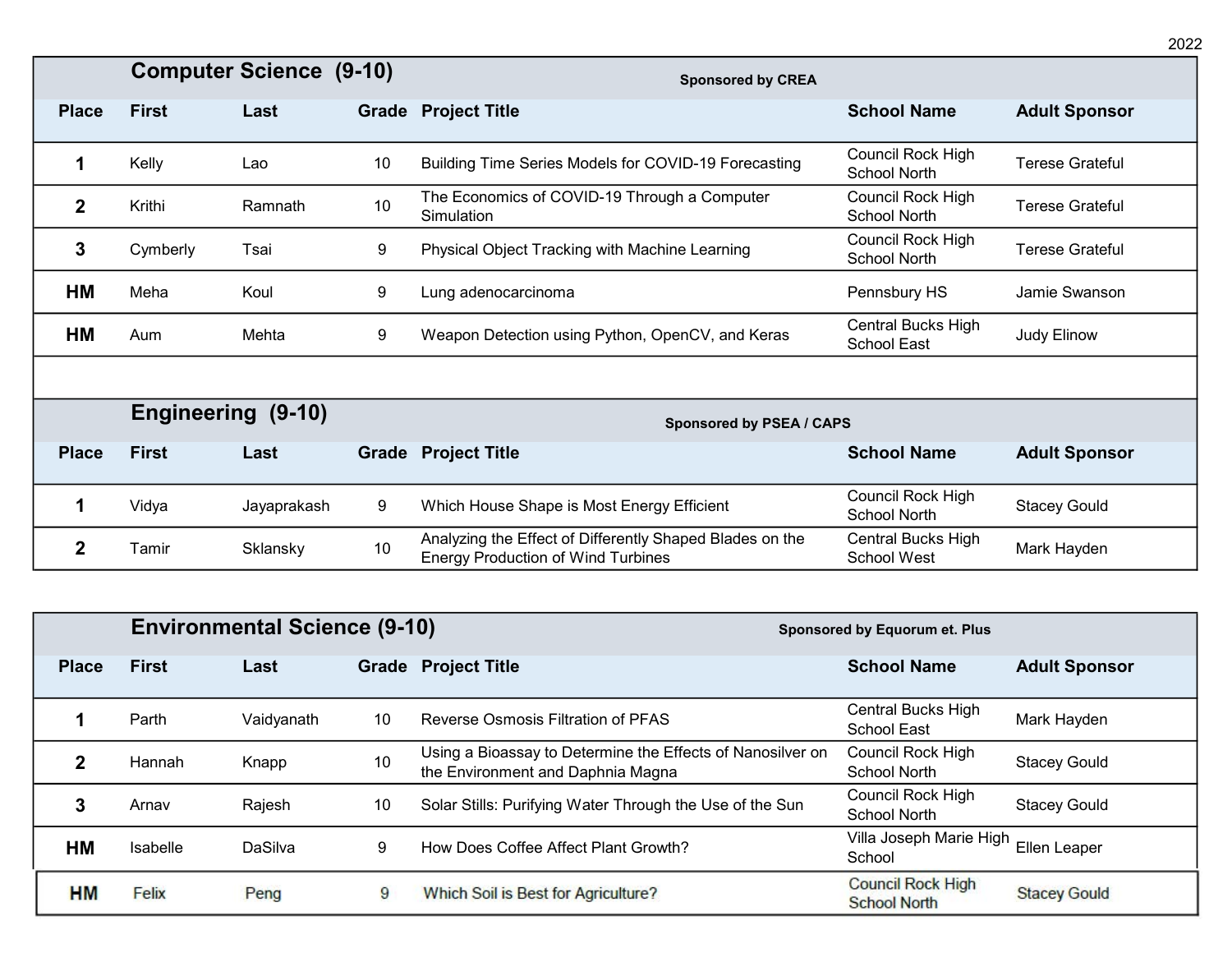#### **Thank you to our judges!**

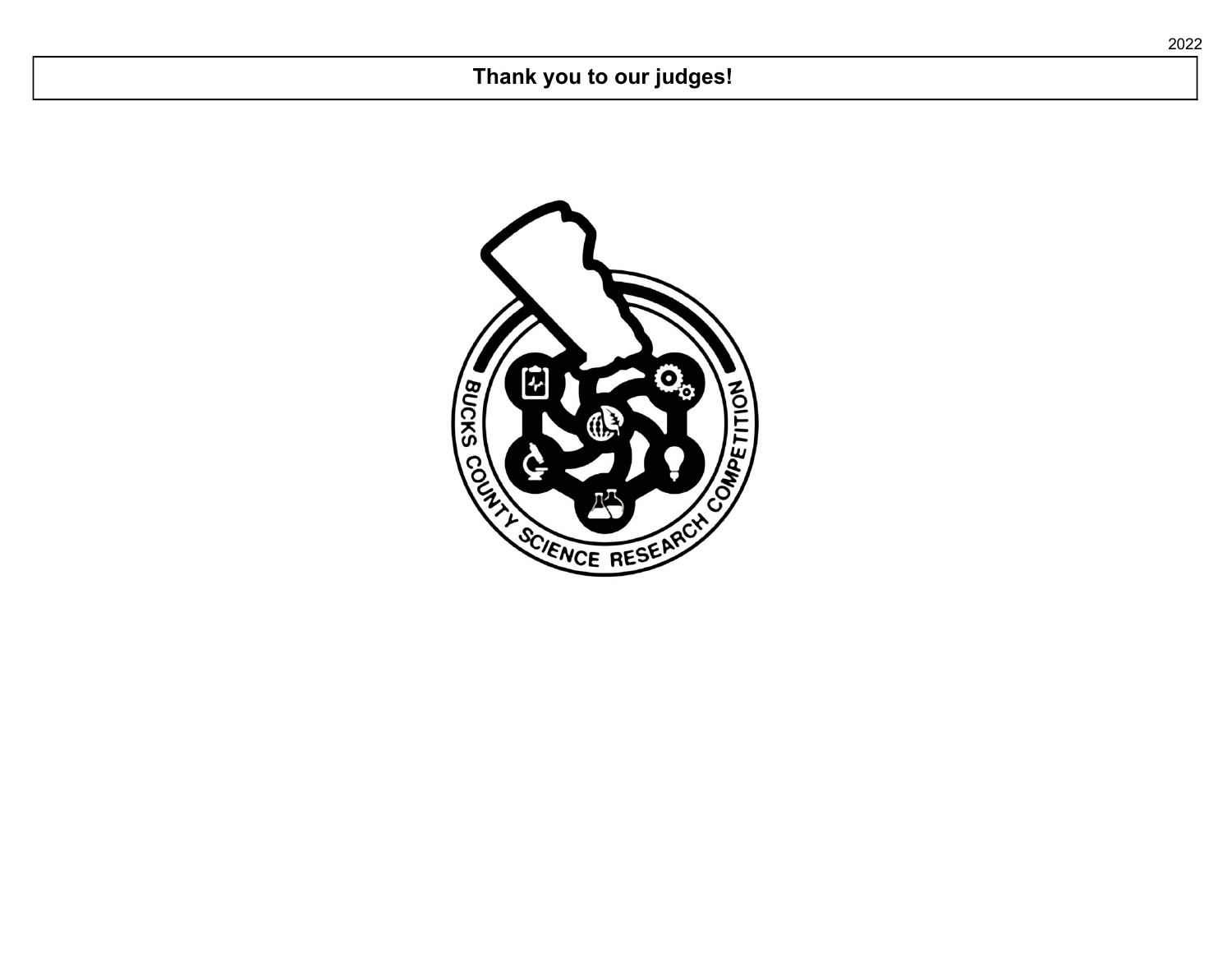|              | <b>Medicine and Health Sciences (9-10)</b> | <b>Sponsored by PSEA/CAPS</b> |    |                                                     |                                           |                        |
|--------------|--------------------------------------------|-------------------------------|----|-----------------------------------------------------|-------------------------------------------|------------------------|
| <b>Place</b> | <b>First</b>                               | Last                          |    | <b>Grade Project Title</b>                          | <b>School Name</b>                        | <b>Adult Sponsor</b>   |
|              | Marianne                                   | Moise                         | 9  | Impact of SSRIs on COVID-19 Infections and Outcomes | Council Rock High<br>School North         | <b>Terese Grateful</b> |
|              | Hultz                                      | <b>Hubbard</b>                | 10 | Mechanisms of Immune Modulation of Nerve Function   | Central Bucks High<br><b>School South</b> | Mark Hayden            |
|              | Vivian                                     | Yang                          | 10 | Combating the Occurrence and Progression of Myopia  | Central Bucks High<br>School East         | Judy Elinow            |

|              | Microbiology (9-10) |            |    | Sponsored by the Fred Beans Family of Dealerships                                                                         |                                                      |                      |  |
|--------------|---------------------|------------|----|---------------------------------------------------------------------------------------------------------------------------|------------------------------------------------------|----------------------|--|
| <b>Place</b> | <b>First</b>        | Last       |    | <b>Grade Project Title</b>                                                                                                | <b>School Name</b>                                   | <b>Adult Sponsor</b> |  |
|              | Marvam              | Abdel-Azim | 10 | Modeling quorum sensing cycles in Pseudomonas<br>aeruginosa using longitudinal approaches by measuring gene<br>expression | Central Bucks High<br>School East                    | Judy Elinow          |  |
| ΗM           | Abbigail            | Turco      | 10 | The Effect of Artificial Sweeteners on Gut Microbiota                                                                     | Villa Joseph Marie High Stephanie Szylejko<br>School |                      |  |

| Physics (9-10) |              |      |    | Michael Dappolone Memorial Award                                                |                    |                      |  |
|----------------|--------------|------|----|---------------------------------------------------------------------------------|--------------------|----------------------|--|
| <b>Place</b>   | <b>First</b> | Last |    | <b>Grade Project Title</b>                                                      | <b>School Name</b> | <b>Adult Sponsor</b> |  |
|                | Kip          | Eron | 10 | Optimizing the Power & Efficiency of a Thermoelectric Device Central Bucks High |                    | Judy Elinow          |  |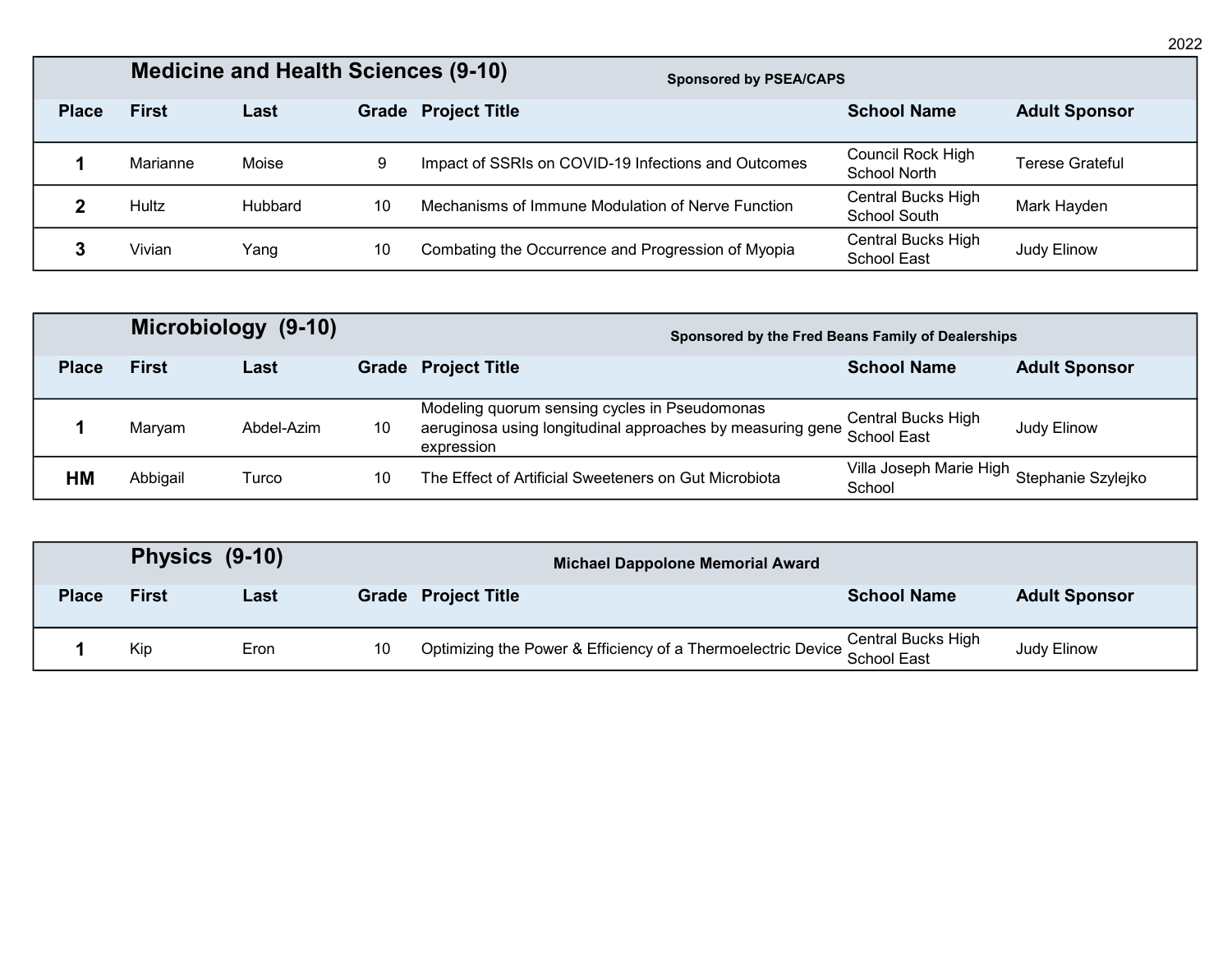|              | Team (9-10)  |         |   | <b>Sponsored by Insaco</b>                                         |                                       |                      |
|--------------|--------------|---------|---|--------------------------------------------------------------------|---------------------------------------|----------------------|
| <b>Place</b> | <b>First</b> | Last    |   | <b>Grade Project Title</b>                                         | <b>School Name</b>                    | <b>Adult Sponsor</b> |
|              | Maeve        | Farrell | 9 | Most Effective Type of Mask                                        | Holicong Middle School Stephen Geneva |                      |
|              | Kasey        | Walker  | 9 |                                                                    |                                       |                      |
|              | Lauren       | Orlando | 9 | What Emotions do Different Hues and Vibrancies of Colors<br>Evoke? | Holicong Middle School Stephen Geneva |                      |
| ?            | Emily        | Tian    | 9 |                                                                    |                                       |                      |



**Are you willing to serve as a judge for our event?**

**Register for next year at:**

**[http://bit.ly/BCSRC-judging](https://sites.google.com/site/bcsrchome/judging)**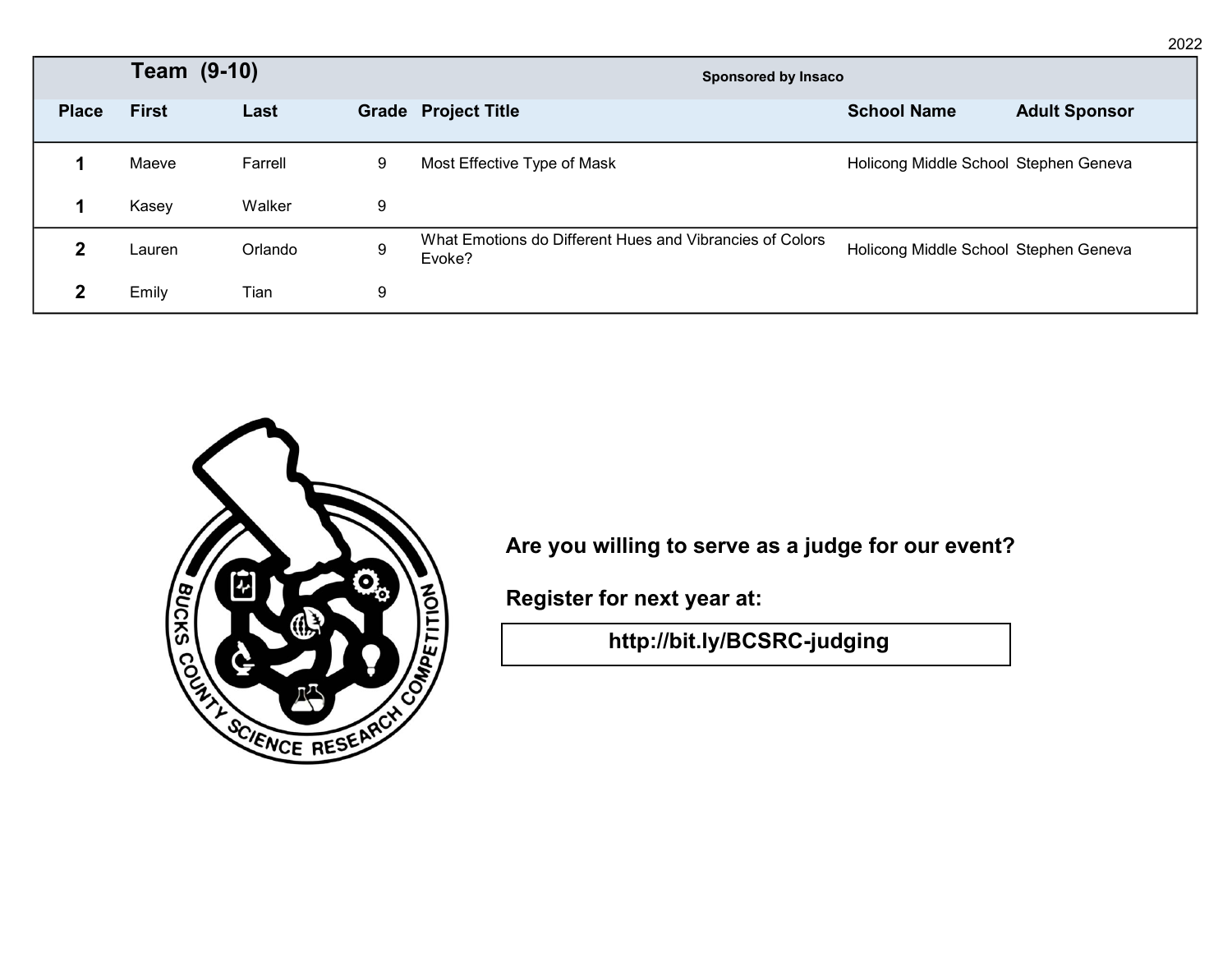

# CATEGORY AWARDS

Middle School  $6<sup>th</sup>$  -  $8<sup>th</sup>$  Grade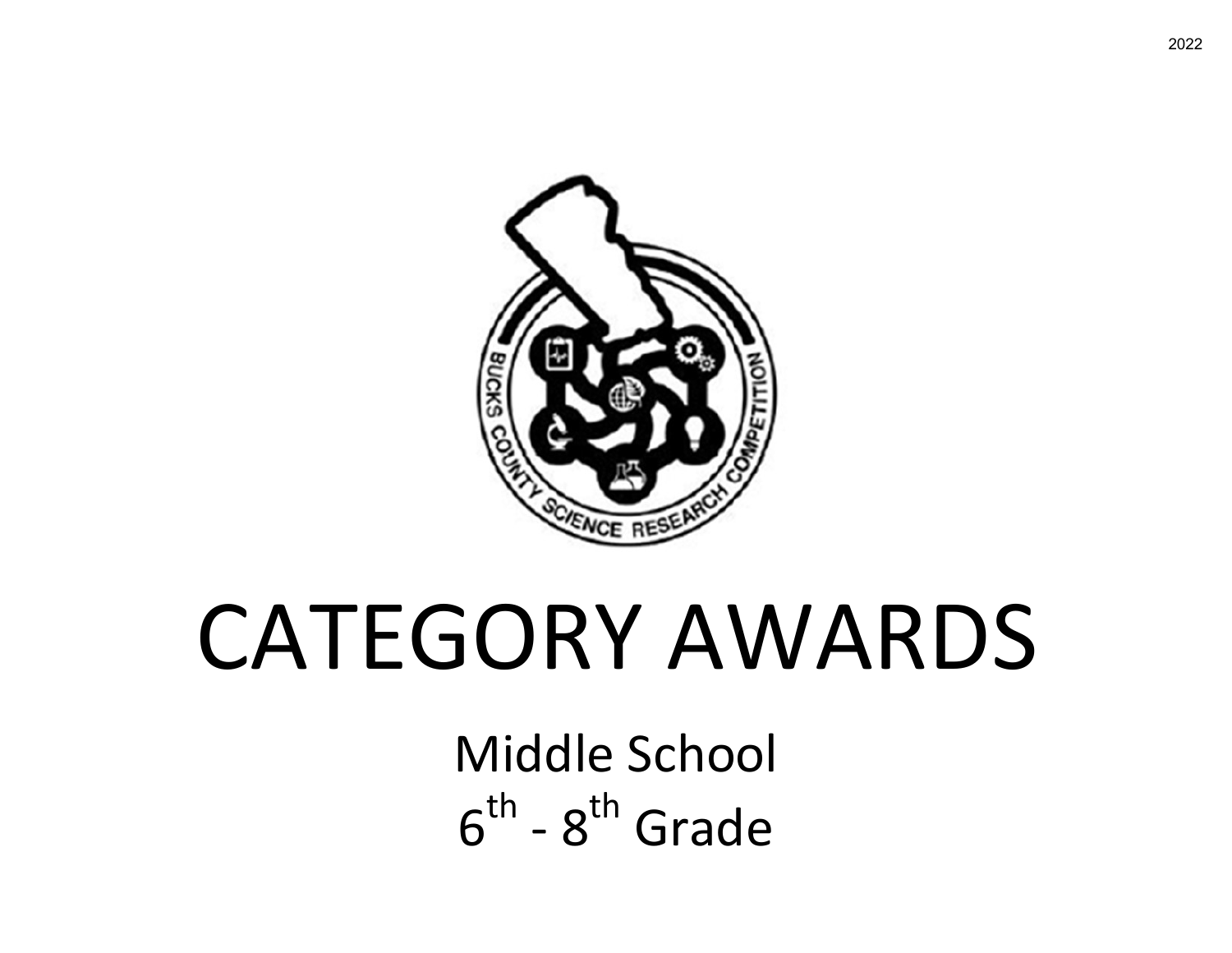|              |              | <b>Behavioral and Social Sciences (6-8)</b> |   | <b>Sponsored by CB Cares Educational Foundation</b>                                |                                       |                      |
|--------------|--------------|---------------------------------------------|---|------------------------------------------------------------------------------------|---------------------------------------|----------------------|
| <b>Place</b> | <b>First</b> | Last                                        |   | <b>Grade Project Title</b>                                                         | <b>School Name</b>                    | <b>Adult Sponsor</b> |
|              | Madeline     | Eid                                         | 8 | How do note taking methods and materials affect memory<br>retention?               | Holicong Middle School Carrie Bannon  |                      |
|              | Dylan        | Hargrove                                    | 8 | Hargrove.D020 Science Fair 21-22                                                   | Holicong Middle School Carrie Bannon  |                      |
| HМ           | Reuben       | Bell                                        | 8 | Dictatorship                                                                       | Holicong Middle School Carrie Bannon  |                      |
| НM           | Ashley       | Cohan                                       | 8 | How does color affect memory?                                                      | Holicong Middle School Robert Meletti |                      |
| HМ           | Harper       | Polan                                       | 8 | What effect does the intensity of color have on how beauty is<br>rated in flowers? | Holicong Middle School Carrie Bannon  |                      |

|              |              | Biochemistry (6-8) | Sponsored by Equorum et. Plus |                                            |                                      |                       |
|--------------|--------------|--------------------|-------------------------------|--------------------------------------------|--------------------------------------|-----------------------|
| <b>Place</b> | <b>First</b> | Last               |                               | <b>Grade Project Title</b>                 | <b>School Name</b>                   | <b>Adult Sponsor</b>  |
|              | Ryan         | Lehane             | 6                             | Potato Energy Analysis                     | St. Andrew School                    | <b>Tracy Boedewig</b> |
|              | Avery        | Harris             | 8                             | <b>Water Pollution Experiment</b>          | Holicong Middle School Carrie Bannon |                       |
| HM           | Linna        | Shi                | 8                             | Irritation Levels in Onion Differentiation | Holicong Middle School Carrie Bannon |                       |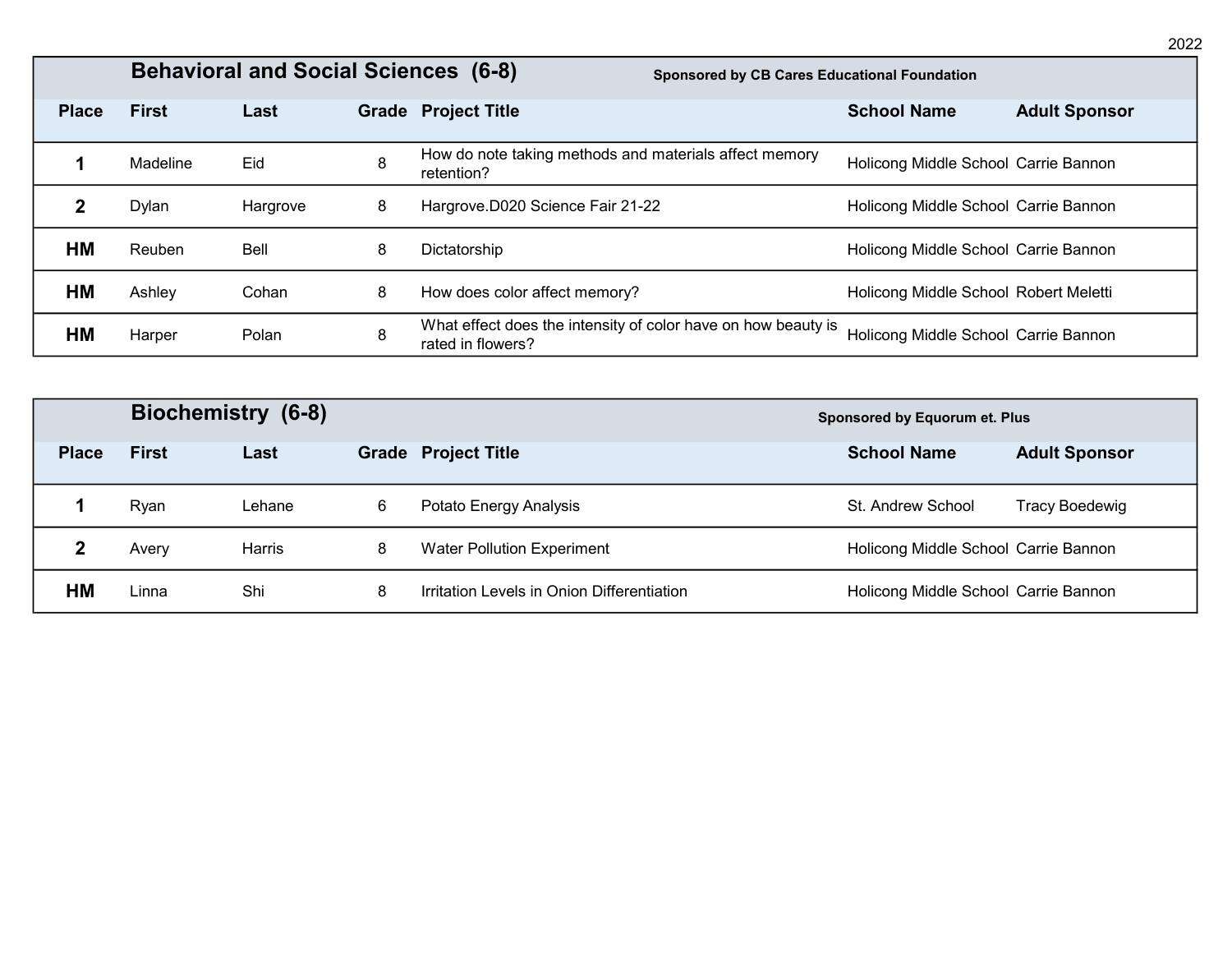|              | Botany (6-8) |              |   | <b>Sponsored by CBEA</b>                                                                     |                                       |                      |  |  |
|--------------|--------------|--------------|---|----------------------------------------------------------------------------------------------|---------------------------------------|----------------------|--|--|
| <b>Place</b> | <b>First</b> | Last         |   | <b>Grade Project Title</b>                                                                   | <b>School Name</b>                    | <b>Adult Sponsor</b> |  |  |
|              | Ashlynne     | Halbe        | 8 | How do varying salinity levels affect both established plants,<br>and seeds ability to grow? | Holicong Middle School Robert Meletti |                      |  |  |
|              | Harper       | Srenaski     | 8 | How does the pH level of water affect the growth rate of<br>grass?                           | Holicong Middle School Robert Meletti |                      |  |  |
| HМ           | Rachel       | Folkins      | 8 | How Water Temperature Affects Plant Growth                                                   | Lenape Middle School                  | Deborah Wysocki      |  |  |
| <b>HM</b>    | Kendra       | <b>Pitts</b> | 8 | How does the color of light effect the growth of mushrooms?                                  | Lenape Middle School                  | Deborah Wysocki      |  |  |
| <b>HM</b>    | Aries        | Sandstrom    | 8 | How can Different pH Levels in Water Effect Plant Growth?                                    | Holicong Middle School Robert Meletti |                      |  |  |

|              | Chemistry (6-8) |                | <b>Sponsored by PSEA/CAPS</b>                                                     |                                       |                      |  |
|--------------|-----------------|----------------|-----------------------------------------------------------------------------------|---------------------------------------|----------------------|--|
| <b>Place</b> | <b>First</b>    | Last           | <b>Grade Project Title</b>                                                        | <b>School Name</b>                    | <b>Adult Sponsor</b> |  |
|              | Owen            | <b>Bidwell</b> | Osmosis and the Several Spectacular Solutions                                     | Holland Middle School                 | Mary Krempa          |  |
|              | Logan           | <b>Brown</b>   | How do different substances affect how fast or slow apples<br>brown apples brown? | Holicong Middle School Robert Meletti |                      |  |
| НM           | Elizaveta       | Kutyeva        | P & G vs Distillation: Ultimate Smackdown                                         | Holland Middle School                 | Mary Krempa          |  |

|              |              | <b>Computer Science (6-8)</b> |   | Sponsored by the Fred Beans Family of Dealerships               |                          |                      |
|--------------|--------------|-------------------------------|---|-----------------------------------------------------------------|--------------------------|----------------------|
| <b>Place</b> | <b>First</b> | Last                          |   | <b>Grade Project Title</b>                                      | <b>School Name</b>       | <b>Adult Sponsor</b> |
|              | Emily        | Eavre                         |   | Human vs. Computer: Analyzing The Traveling Salesman<br>Problem | Newtown Middle<br>School | David Curry          |
|              | Teertha      | Desai                         | 8 | Object Detection with Rasberry Pi                               | Lenape Middle School     | Deborah Wysocki      |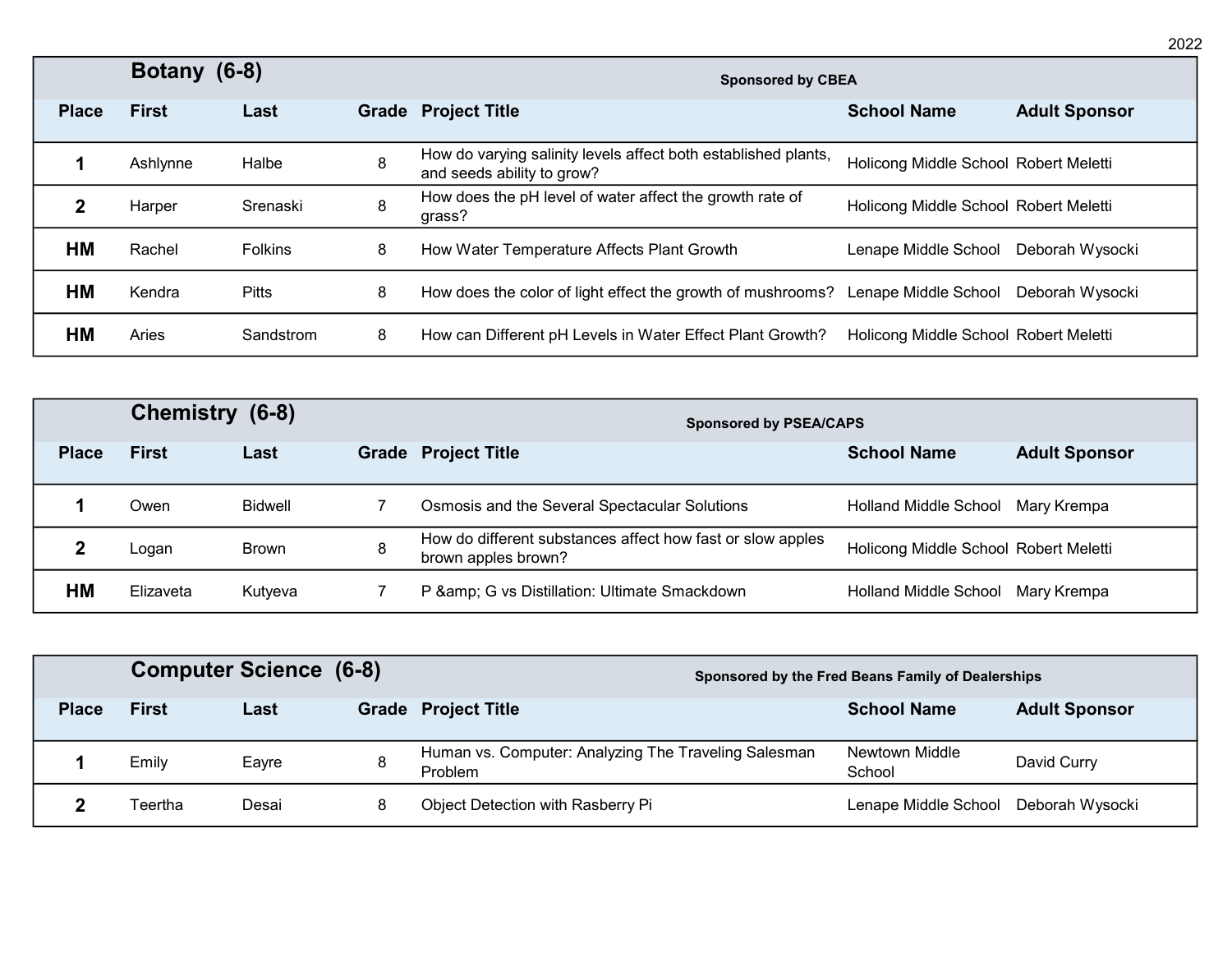|              |              | <b>Consumer Science (6-8)</b> |   | Sponsored by Insaco                                                                                          |                                       |                      |
|--------------|--------------|-------------------------------|---|--------------------------------------------------------------------------------------------------------------|---------------------------------------|----------------------|
| <b>Place</b> | <b>First</b> | Last                          |   | <b>Grade Project Title</b>                                                                                   | <b>School Name</b>                    | <b>Adult Sponsor</b> |
|              | Abrahm       | Smith                         | 8 | How do different smoke sensor types and different fire types<br>affect the activation time of a smoke alarm? | Holicong Middle School Robert Meletti |                      |
|              | Dillon       | Lind                          | 6 | Which ball has the best bounce?                                                                              | Sol Feinstone<br>Elementary           | Terese Grateful      |
| <b>HM</b>    | Mikayla      | <b>Bradley</b>                | 8 | Altered Ingredient Levels Affecting Chocolate Chip Cookies                                                   | Lenape Middle School                  | Deborah Wysocki      |
| НM           | Emily        | Guerry                        | 8 | Marker Ink Permanence                                                                                        | Holicong Middle School Carrie Bannon  |                      |

|              |                          | <b>Earth and Space Science (6-8)</b> |   | <b>Sponsored by CREA</b>                                          |                                  |                      |
|--------------|--------------------------|--------------------------------------|---|-------------------------------------------------------------------|----------------------------------|----------------------|
| <b>Place</b> | <b>First</b>             | Last                                 |   | <b>Grade Project Title</b>                                        | <b>School Name</b>               | <b>Adult Sponsor</b> |
| 1            | Ahjung                   | Kim                                  | 8 | <b>Effective Space Radiation Shielding</b>                        | <b>Newtown Middle</b><br>School  | David Curry          |
| $\mathbf{2}$ | Olivia                   | Szymkiewicz                          | 8 | Let it Rain                                                       | <b>Newtown Middle</b><br>School  | David Curry          |
| HM           | SreeNithya               | Allampally                           | 7 | How Does the Size of a Meteorite Affect its Crater?               | <b>Newtown Middle</b><br>School  | David Curry          |
| HМ           | Apoorva                  | Siragavarapu                         | 8 | Which filtration material leads to the best drinking water?       | <b>Tamanend Middle</b><br>School | Erika Gamble         |
|              |                          |                                      |   |                                                                   |                                  |                      |
|              | <b>Engineering (6-8)</b> |                                      |   | <b>Sponsored by PSEA/CAPS</b>                                     |                                  |                      |
| <b>Place</b> | <b>First</b>             | Last                                 |   | <b>Grade Project Title</b>                                        | <b>School Name</b>               | <b>Adult Sponsor</b> |
| 1            | Jason                    | Loh                                  | 8 | <b>Vaccum Distillation</b>                                        | Newtown Middle<br>School         | David Curry          |
| $\mathbf{2}$ | Jack                     | McGrath                              | 8 | Lionfish Snatchers: Designing Traps for the Invasive Species      | Newtown Middle<br>School         | David Curry          |
| <b>HM</b>    | Varisha                  | Nangalia                             | 7 | Water filter                                                      | <b>Newtown Middle</b><br>School  | David Curry          |
| <b>HM</b>    | Arielle                  | <b>Talke</b>                         | 8 | The Effect of Paper Airplane Design on Aerodynamic<br>Preformance | Lenape Middle School             | Deborah Wysocki      |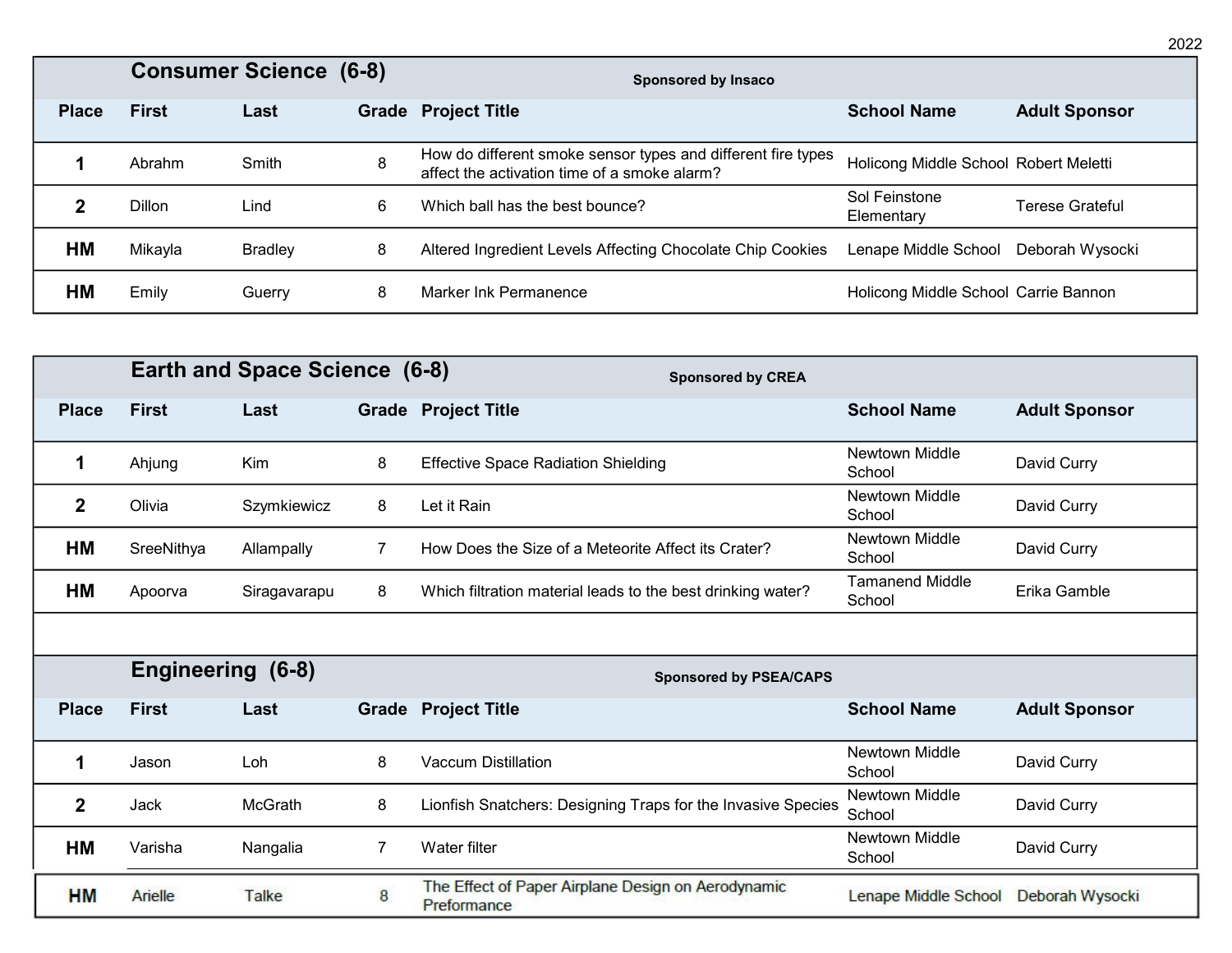|              | <b>Environmental Science (6-8)</b><br>First Place: Rock Family Environmental Award |                    |   |                                                                                                                            |                                       |                      |  |  |  |
|--------------|------------------------------------------------------------------------------------|--------------------|---|----------------------------------------------------------------------------------------------------------------------------|---------------------------------------|----------------------|--|--|--|
| <b>Place</b> | <b>First</b>                                                                       | Last               |   | <b>Grade Project Title</b>                                                                                                 | <b>School Name</b>                    | <b>Adult Sponsor</b> |  |  |  |
|              | Majda                                                                              | Ftouh              | 8 | Soil Erosion and Plants                                                                                                    | Holicong Middle School Carrie Bannon  |                      |  |  |  |
|              | Nathaniel                                                                          | Karpinski          | 8 | How does the material of biodegradable packing and<br>packaging affect how fat it decomposes?                              | Holicong Middle School Robert Meletti |                      |  |  |  |
| НM           | Grace                                                                              | Petrakis           | 8 | How does sunlight effect a plants growth towards light?                                                                    | Holicong Middle School Carrie Bannon  |                      |  |  |  |
| <b>HM</b>    | Devin                                                                              | Yang               | 8 | Different biodegradability rates of starch packaging peanuts<br>based on different amounts of water, pH levels, and soils. | Holicong Middle School Carrie Bannon  |                      |  |  |  |
| НM           | Santiago                                                                           | Zarate<br>Martinez | 8 | How Does Acid Rain Effect Plant Growth?                                                                                    | Holicong Middle School Robert Meletti |                      |  |  |  |

|              |               | <b>Mathematics (6-8)</b> |   | <b>Sponsored by Paletti USA</b>                                                        |                                       |                      |
|--------------|---------------|--------------------------|---|----------------------------------------------------------------------------------------|---------------------------------------|----------------------|
| <b>Place</b> | <b>First</b>  | Last                     |   | <b>Grade Project Title</b>                                                             | <b>School Name</b>                    | <b>Adult Sponsor</b> |
|              | Akshav        | Honawar                  | 8 | How Does the Type of Tennis Court Impact Score of a<br><b>Tennis Match</b>             | Newtown Middle<br>School              | David Curry          |
|              | <b>Hanwen</b> | Hu                       | 8 | How effective is targeted advertisement?                                               | Holicong Middle School Carrie Bannon  |                      |
| <b>HM</b>    | Dylan         | Eater                    | 8 | How does the shape of a car affect acceleration?                                       | Holicong Middle School Robert Meletti |                      |
| <b>HM</b>    | Aidan         | Pasternack               | 8 | Amount of Shuffles it Takes for a Deck of Cards to be<br><b>Completly Out of Order</b> | Holicong Middle School Carrie Bannon  |                      |
| HМ           | Richard       | Wan                      |   | Applying Game Theory to Climate Change                                                 | Holicong Middle School Stephen Geneva |                      |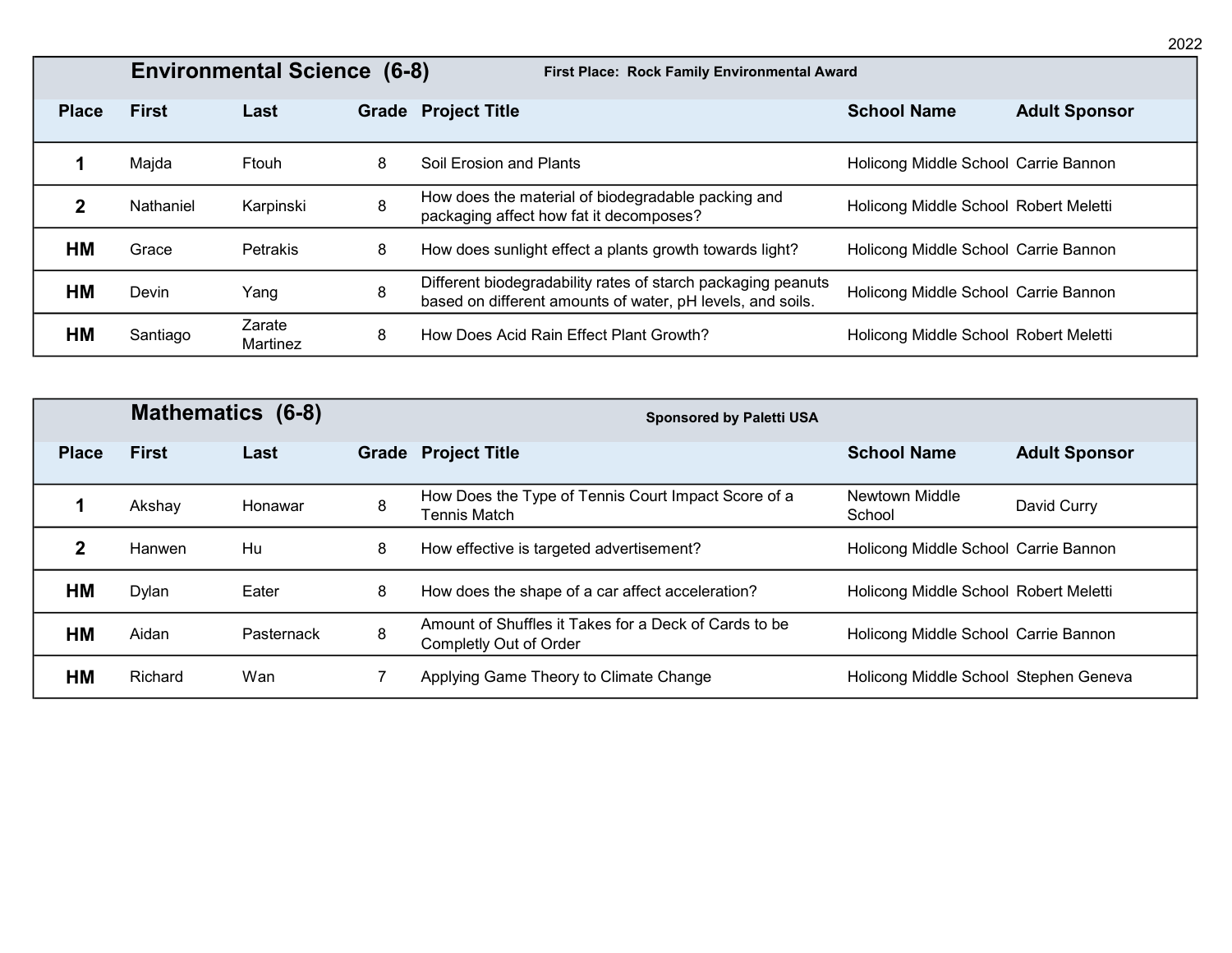|              | <b>Medicine and Health Sciences (6-8)</b><br><b>Sponsored by CB Cares Educational Foundation</b> |           |   |                                                                                                            |                                       |                      |  |  |  |
|--------------|--------------------------------------------------------------------------------------------------|-----------|---|------------------------------------------------------------------------------------------------------------|---------------------------------------|----------------------|--|--|--|
| <b>Place</b> | <b>First</b>                                                                                     | Last      |   | <b>Grade Project Title</b>                                                                                 | <b>School Name</b>                    | <b>Adult Sponsor</b> |  |  |  |
|              | Marin                                                                                            | Ford      | 8 | How does hot sauce affect physical reactions such as<br>sweating, heart rate, temperature, and runny nose? | Holicong Middle School Robert Meletti |                      |  |  |  |
|              | Isabel                                                                                           | Dervan    | 8 | How does the acid level of different drinks, affect the enamel<br>of the human tooth?                      | Holicong Middle School Robert Meletti |                      |  |  |  |
| HM           | Gabrielle                                                                                        | Delaporte | 8 | How does ADHD affect your ability to focus and accomplish<br>daily tasks?                                  | Holicong Middle School Carrie Bannon  |                      |  |  |  |
| HМ           | Jaime                                                                                            | Poon      | 8 | How does Porphyria affect a person's daily life and<br>well-being?                                         | Holicong Middle School Carrie Bannon  |                      |  |  |  |
| HМ           | Benjamin                                                                                         | Rudminsky | 8 | How does gaming affect reaction time?                                                                      | Holicong Middle School Robert Meletti |                      |  |  |  |

|              | Microbiology (6-8) |                    |   | Sponsored by Insaco                                                                               |                      |                      |
|--------------|--------------------|--------------------|---|---------------------------------------------------------------------------------------------------|----------------------|----------------------|
| <b>Place</b> | <b>First</b>       | Last               |   | <b>Grade Project Title</b>                                                                        | <b>School Name</b>   | <b>Adult Sponsor</b> |
|              | Ganesh             | Palla              | 8 | How does the pH level of liquids affect microbial growth?                                         | Lenape Middle School | Deborah Wysocki      |
|              | Adhavan            | <b>Balachandar</b> | 8 | If the amount of oxygen in each liquid is increased, then the<br>growth of bacteria will decrease | Lenape Middle School | Deborah Wysocki      |
| НM           | Harrison           | Cornwell           | 8 | Effects of Antibiotics on Bacteria                                                                | Lenape Middle School | Deborah Wysocki      |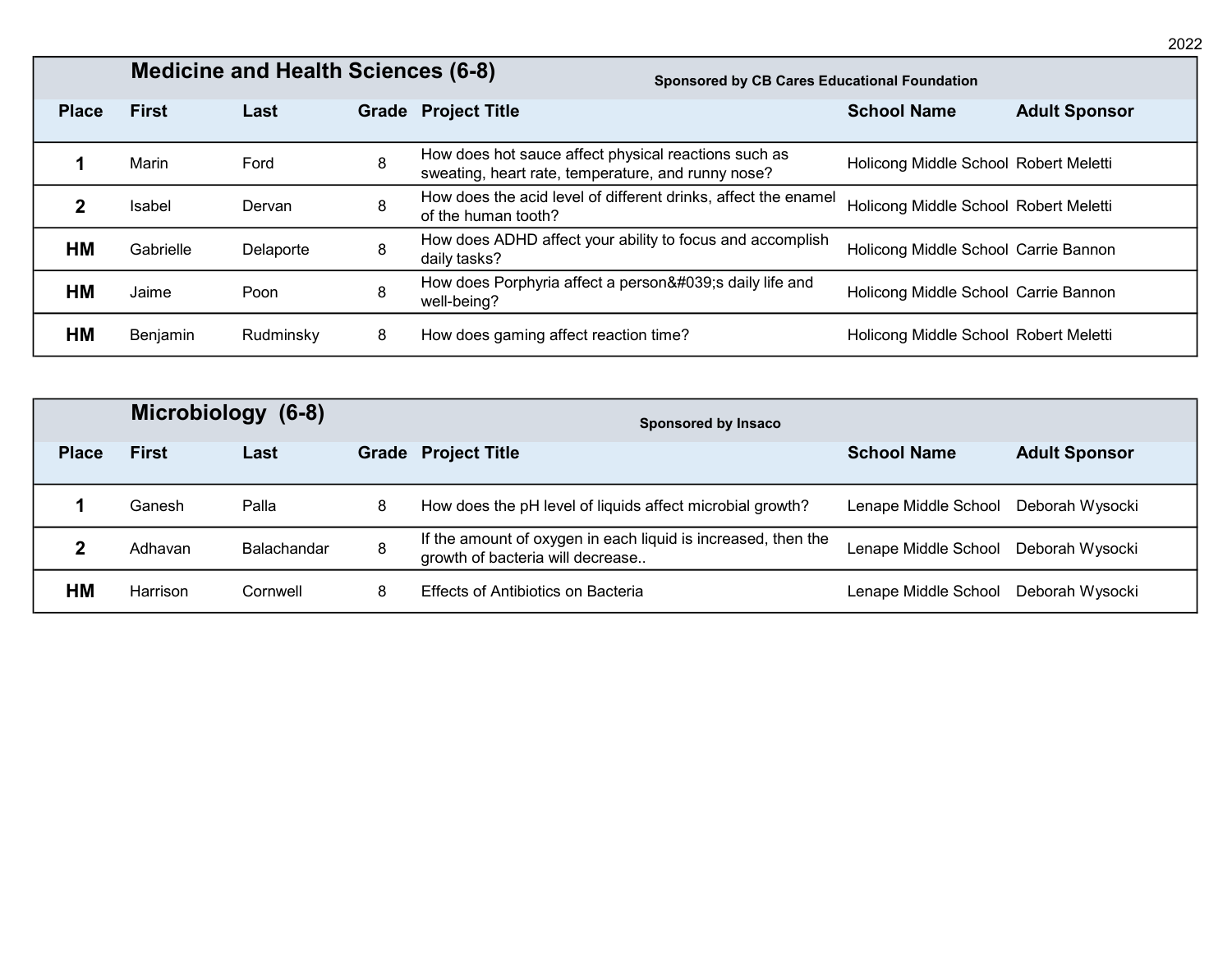|              | Physics (6-8) |                   |       | <b>Sponsored by Delaware Valley University</b>                                                              |                                       |                      |  |
|--------------|---------------|-------------------|-------|-------------------------------------------------------------------------------------------------------------|---------------------------------------|----------------------|--|
| <b>Place</b> | <b>First</b>  | Last              | Grade | <b>Project Title</b>                                                                                        | <b>School Name</b>                    | <b>Adult Sponsor</b> |  |
|              | Sean          | Semanoff          | 8     | How can the amount of expanding air in your Buoyancy<br>Control Device affect the speed at which you ascend | Holicong Middle School Robert Meletti |                      |  |
|              | Reese         | Coxey             | 8     | <b>Volleyball Bounce</b>                                                                                    | Holicong Middle School Carrie Bannon  |                      |  |
|              | Kyle          | Meyers            |       | Measuring Cell Phone Electromagnetic Radiation                                                              | Newtown Middle<br>School              | David Curry          |  |
| HМ           | Mona          | Gallo             | 8     | What affect does a bicycle tire have on friction?                                                           | Holicong Middle School Carrie Bannon  |                      |  |
| HМ           | Neya          | Sathiya<br>Ganesh | 7     | Does Color Affect Drying Time?                                                                              | Newtown Middle<br>School              | David Curry          |  |
| HМ           | Alan          | Zhang             | 8     | The Natural Phenomena, Pendulum                                                                             | Holicong Middle School Carrie Bannon  |                      |  |

|              | Zoology (6-8) |            |  |                                               |  | Sponsored by Equorum et. Plus         |                      |
|--------------|---------------|------------|--|-----------------------------------------------|--|---------------------------------------|----------------------|
| <b>Place</b> | <b>First</b>  | Last       |  | <b>Grade Project Title</b>                    |  | <b>School Name</b>                    | <b>Adult Sponsor</b> |
|              | Ethan         | Shlossberg |  | Can a quail be identified by its egg pattern? |  | Holicong Middle School Robert Meletti |                      |